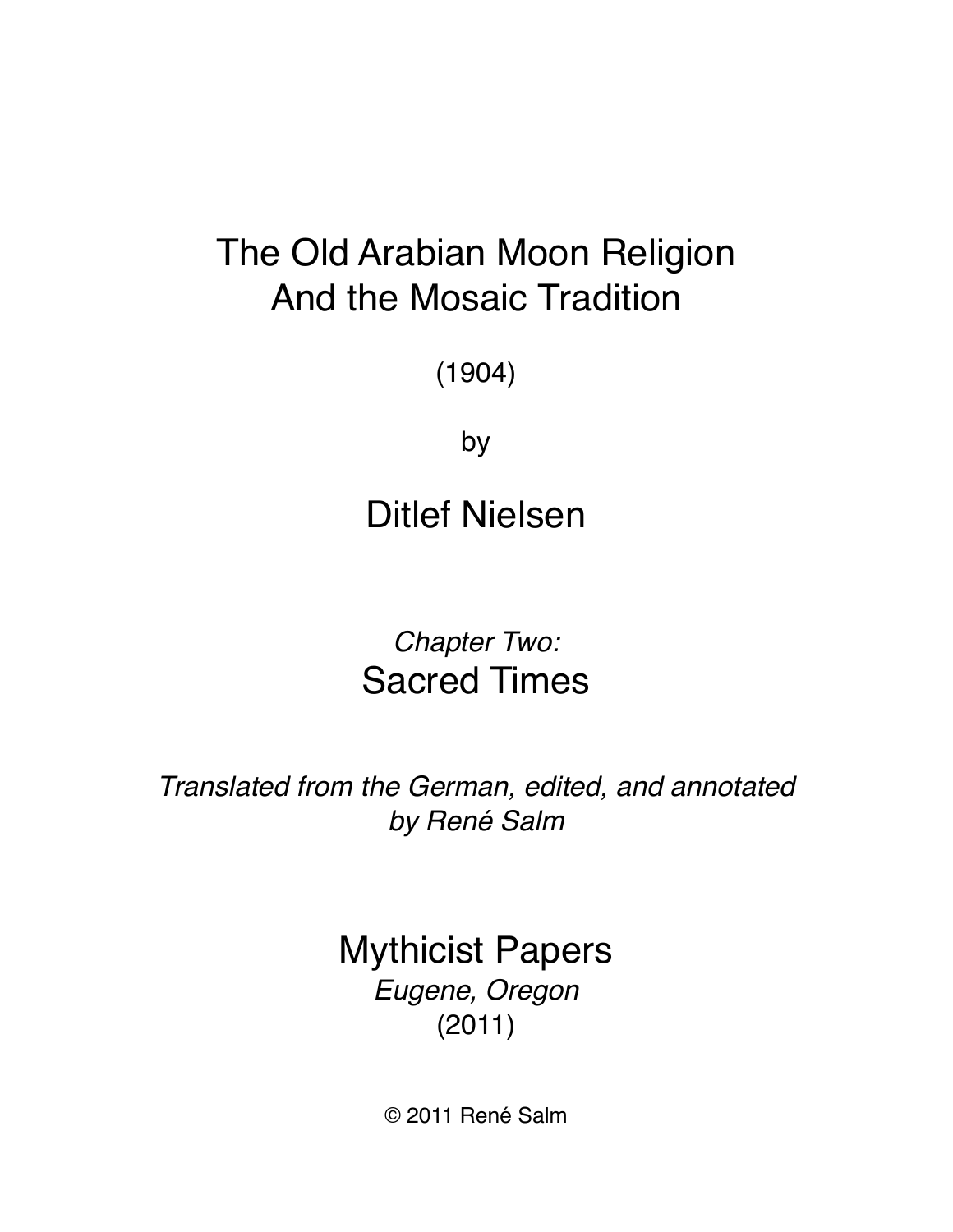## Foreword

In this second chapter, Nielsen deals with calendar issues and the times of sacred importance in the lunar month. These issues are essential for an understanding of the religion of the ancient Levant—and, as we shall see, also for an understanding of early Christianity.

Though the descriptions "new moon" and "full moon" are plain enough, this chapter discusses aspects of these lunar phases which have been forgotten yet were important to Bronze Age man. The "new moon" is nothing less than the reappearance of god after three nights of abandonment. The "full moon" represents god's full hegemony over the creation.

In this chapter we learn that the *sabbath* was a pre-Israelite concept, one with an ancient and venerable history associated with the moon. On the sabbath—that is, every seven days—the moon god rested in his ʻstation.' This clarifies the frequently encountered depictions of the Babylonian moon god ʻseated.' Lest we suppose that the god was merely resting, it must be noted that the divinity's seated position actually derives from the original meaning of the sabbath, namely, the "calming of the heart."

Nielsen discusses important links between the flood story and lunar religion. Most important for those interested in Christian origins, he investigates the early history of the Semitic root n-ts-r. In footnotes 31 and 32 I notably expand on Nielsen's text.

Though this chapter at times enters into mathematical complexities, the importance of the ancient lunar religion becomes clear when we accept its many lasting influences, such as the three days of darkness before the return of god (cf. Jesus' three days in the tomb before his resurrection), the flood story, the trinity, and the enigmatic meaning of the root *n-ts-r*.

The pages translated here are now over one century old. It has been my aim to highlight sometimes surprising parallels between pre-Israelite South Arabian religion and Christianity, which I do in footnotes signed "RS." A footnote is no place for extended discussion, but can merely indicate in the briefest way a path for further investigation. Footnotes that do not have my initials were found in the original text.

 The original pagination is indicated in brackets, e.g. [23]. Occasionally, a few words of clarification have been added within the text. Headings have also been added for clarity.

-René Salm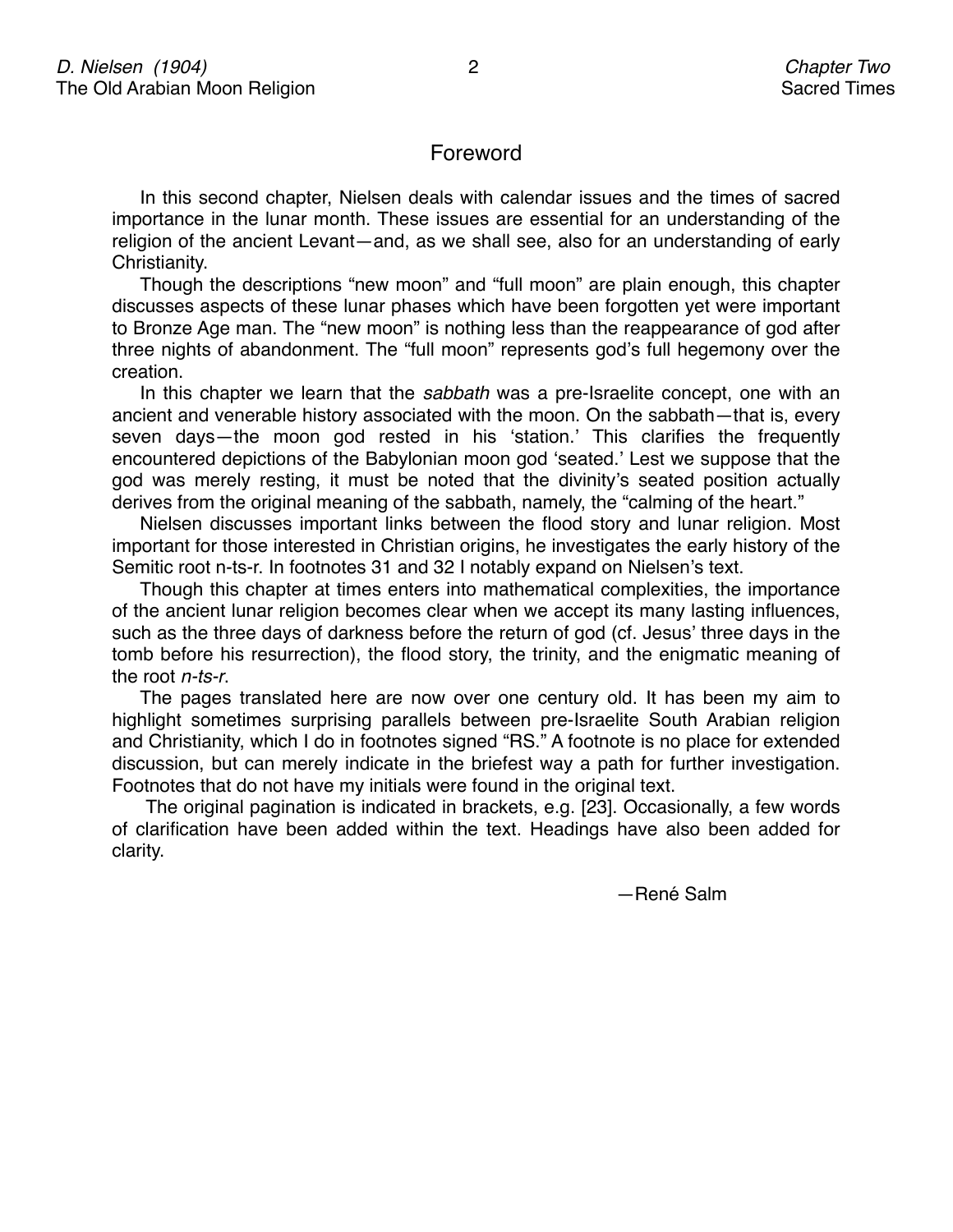# **Contents**

- 4 The month
- 5 The week
- 9 The pre-Israelite sabbath and the ʻstations' of the moon
- 13 The three nights of darkness
- 14 *N-ts-r* and the lunar origins of the flood story<br>16 The mathematical basis of the lunar calendar
- The mathematical basis of the lunar calendar
- 17 The lunar calendars in Harran and in Islam
- 19 The Babylonians borrowed from Arabia
- 20 The trinity, sacred numbers, and the stars
- 22 The two principal festivals
- 24 Select Bibliography

Character list

| , | = "a"      | (Heb. alef)  |
|---|------------|--------------|
| ٠ | $=$ (stop) | (Heb. ayin)  |
| ĥ | $=$ "ch"   | (Heb. het)   |
| Ş | = "ts"     | (Heb. tsade) |
| Š | $=$ "sh"   | (Heb. shin)  |
| t | = "th"     | (Heb. tav)   |

Long vowels are marked by a superscript macron.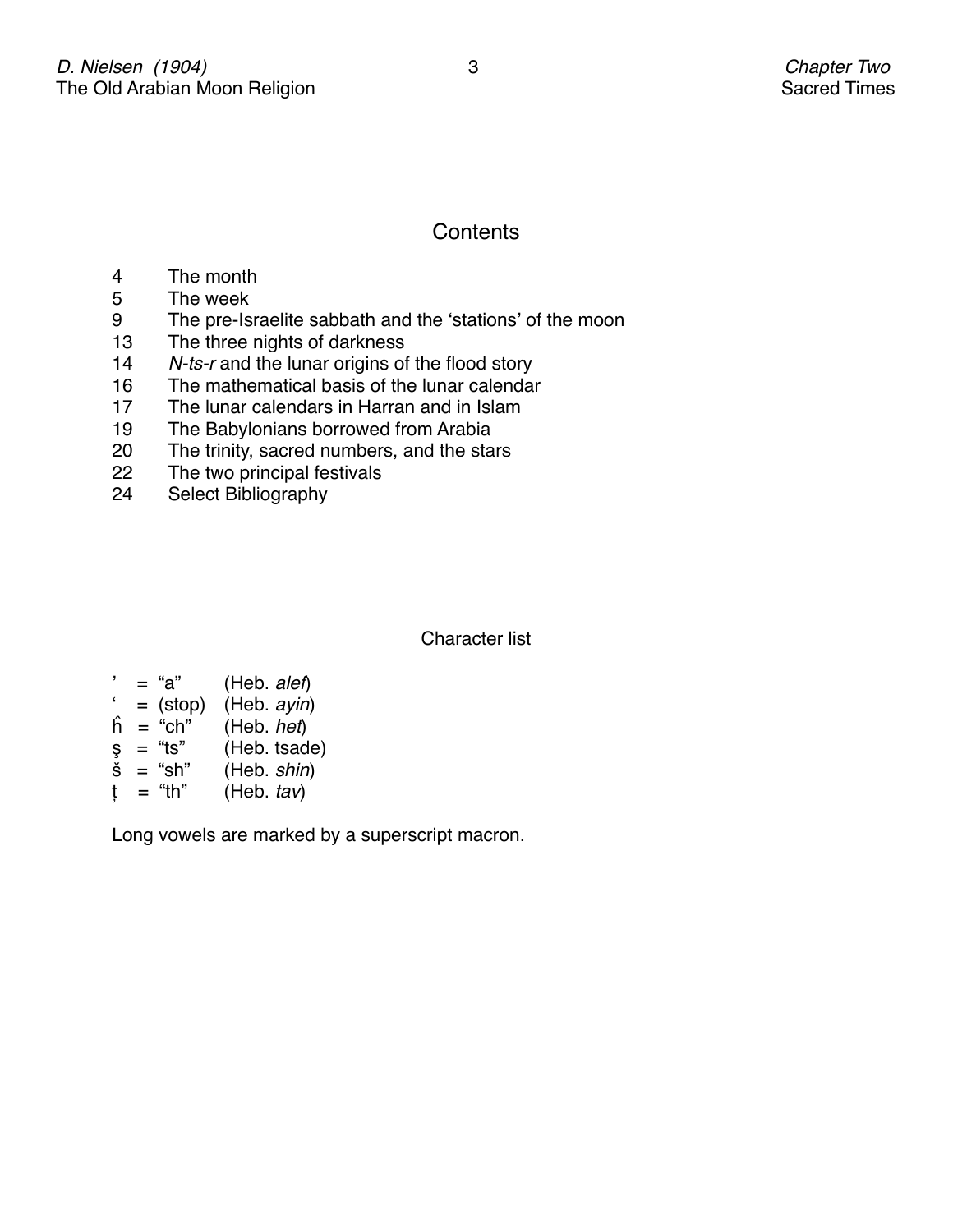*The month*

[49] The moon was a symbol of the divine present in the sky. When this is properly appreciated, it can be readily seen that the various lunar phases were also reverenced. A sacred moon implies sacred lunar phases.

The first phase, the new moon i, was the new appearance of god. It was greatly venerated, as is revealed in a host of graphic portrayals from the earliest Arabian and Babylonian monuments. The recumbent form of the moon, with the crescent pointing upwards, can be explained by the fact that in equatorial regions as far north as 30 degrees latitude the new moon appears more or less horizontal. Of all the lunar depictions, the crescent of the new moon appears most often and was especially sacred. In fact, an ideogram for "moon" in Babylonian cuneiform is simply a depiction of its first phase. Similarly, in some personal names in Arabia (where the divine conception of the moon is multi-faceted) the word for "new moon," *hil*ā*l*, means "god."

[50] The above, attested in the material finds, leads us to related considerations concerning the first lunar phase. At various points the Arabian evidence suggests that from earliest times the moonlight's appearance after three nights of darkness was greeted with great celebrating. The astonishing fact is that *hil*ā*l,* the word for "new moon," also means "celebration." It was first and foremost the cry of joy, the rejoicing and welcoming of god's appearance in the sky.[1](#page-3-0) But *hil*ā*l* was later used for any celebration—which shows that the new moon festival held the central place in ancient Arabia. More importantly, however, are the facts that Arabian chronology was, from the very beginning, based on this first phase of the moon and on the new moon celebration.

The fundamental difference between Arabian and Babylonian religion manifests itself in their differing calendars. The Arabian calendar is based on the moon, the Babylonian on the sun. The concept "month" assumed a subordinate role among the Babylonians, as also did the Arabian moon-god in the Babylonian pantheon.

In Mesopotamia the Arabian lunar calendar was deformed, "babylonized," and essentially debased. The only comprehensible origination of the concept "month" is the synodic period of one lunar cycle, that is, 29½ days. When imported into the Babylonian system, the month had to be accommodated to the native sexagesimal calendar, that is, to 1/12th of the solar year. In this way it becomes  $360 \div 12 = 30$  days. Indeed, the Babylonians had a 30-day month from earliest times. [51] In fact, the numeral 30 is their written designation for the moon god *Sin*.

Not so among the Arabians. Even today, as they did long before the time of Mohammed, the Arabians begin the month at the time of the first visible lunar crescent, and alternate months of 30 and 29 days. This alternation may represent a small difference in terms of duration and number, but it is theoretically decisive. It means that the Arabian calendar is faithful to the moon's astronomical manifestation, in that each month always represents a lunar cycle beginning with the new moon. It is a one ʻtrue month,' that is, one ʻmoon-time.'

On the other hand, the Babylonians changed the natural timespan of the lunar cycle. In so doing the basis of ʻmoon-time' was completely lost, regardless of whether that

<span id="page-3-0"></span><sup>1</sup> This explains the great celebrations at New Moon festivals, for the most important sacred event is the first appearance of light in the night sky, namely, the cosmic return of ʻgod' to man, and his dispelling of the darkness of night. This is the conquest of darkness by light. We need only apply the universal and primordial metaphors ʻdarkness' = ignorance, and ʻlight' = understanding to appreciate the rich gnostic implications of this early lunar theology, with its momentous implications upon much later Christianity (cf. GJn 1:5, 9).—RS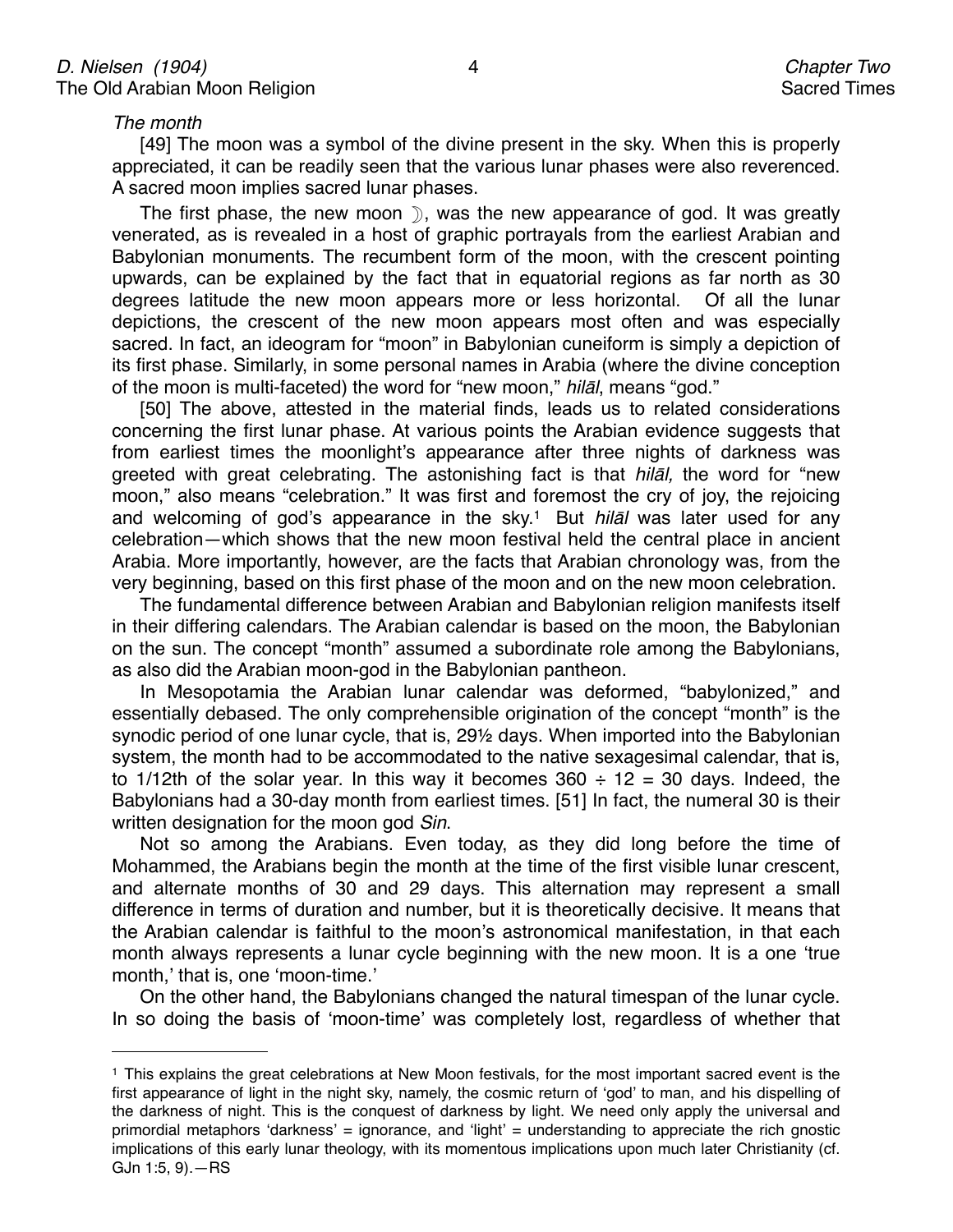change was large or small. The result conformed to the Babylonian solar year but no longer had anything to do with the moon and its phases. Now, the day of the actual new moon (first lunar crescent) was no longer the first day of the month but could be any day in the month. After all, it is impossible to conform a rigidly repeating 30-day period with the actual lunar cycle (29.53 days) nor with the lunar phases.

The Babylonian 30-day periods are not ʻmonths' at all (the word "month" has reference to the moon)<sup>[2](#page-4-0)</sup> but are divisions of sun-time, perhaps better called 'sunmonths.' On the other hand, the Arabian month at all times reflects the synodic lunar cycle including the progressive phases of the moon. As might a cosmic clock, the waxing and waning moon in the heavens temporally locates the onlooker in the month, through its changing light and appearance.

#### *The week*

[52] Once we recognize that the Arabian ʻmonth' was a naturally occurring timespan in contrast to the artificial Babylonian month, then we may turn to an investigation of the various conceptions of "week." Among all the Semites, the week was originally a division of the month.

The Babylonian five-day week (the ĥ*amu*š*tu*) is one sixth of the Babylonian month. Sayce discovered [3](#page-4-1) that it is attested already in the third pre-Christian millennium. The 5th, 10th, 15th, 20th, 25th, and 30th days of the month were marked by characteristic offerings. One gauged one's progress through the month, and indeed through the entire year, according to these standardized five-day divisions. Among the Babylonians six was a sacred number, and their month was divided precisely into six parts conforming to their sexagesimal solar system.

As to the question of how the Arabians divided the month, we must first note that unfortunately no hemerologies and calendars marking holidays are among the many old Arabian inscriptions (Minaean as well as Sabaean) that have been discovered in the last century or that have come down to us. The following argument, then, does not rely upon the evidence of the monuments, but rather upon conclusions which can be determined with greater or lesser probability. [53] Those probabilities derive from the well-attested inscriptional record of neighboring Babylonia, and from isolated details found in the later West Semitic calendars.

If we describe the Arabian month on purely theoretical grounds, in accordance with the natural changes of the heavens and in such a way that a moon-month corresponds to astronomical facts, then the full moon  $\bigcirc$  reveals itself as a division naturally occurring in the middle of the month. The moon waxes until its face—as turned to us—is illuminated completely by the sun. Then, in an equivalent span of time, the moon wanes until it disappears entirely from view. Within these two great divisions are lesser ones naturally marked by the quarter-moons  $\mathbb O$  and  $\mathbb O$ . Thus, astronomers speak in terms of

the four phases of the moon: new moon, first quarter, full moon, and last quarter. This parallels the annual journey of the sun (or, as we now know, the journey of the earth around the sun) in that the year naturally divides itself also into four seasons. Thus, the

<span id="page-4-1"></span><span id="page-4-0"></span><sup>2</sup> In the South Arabian, Old Aramaic, and (most importantly) West Semitic inscriptions, š*ahar* often means "moon" or "lunar god."—DN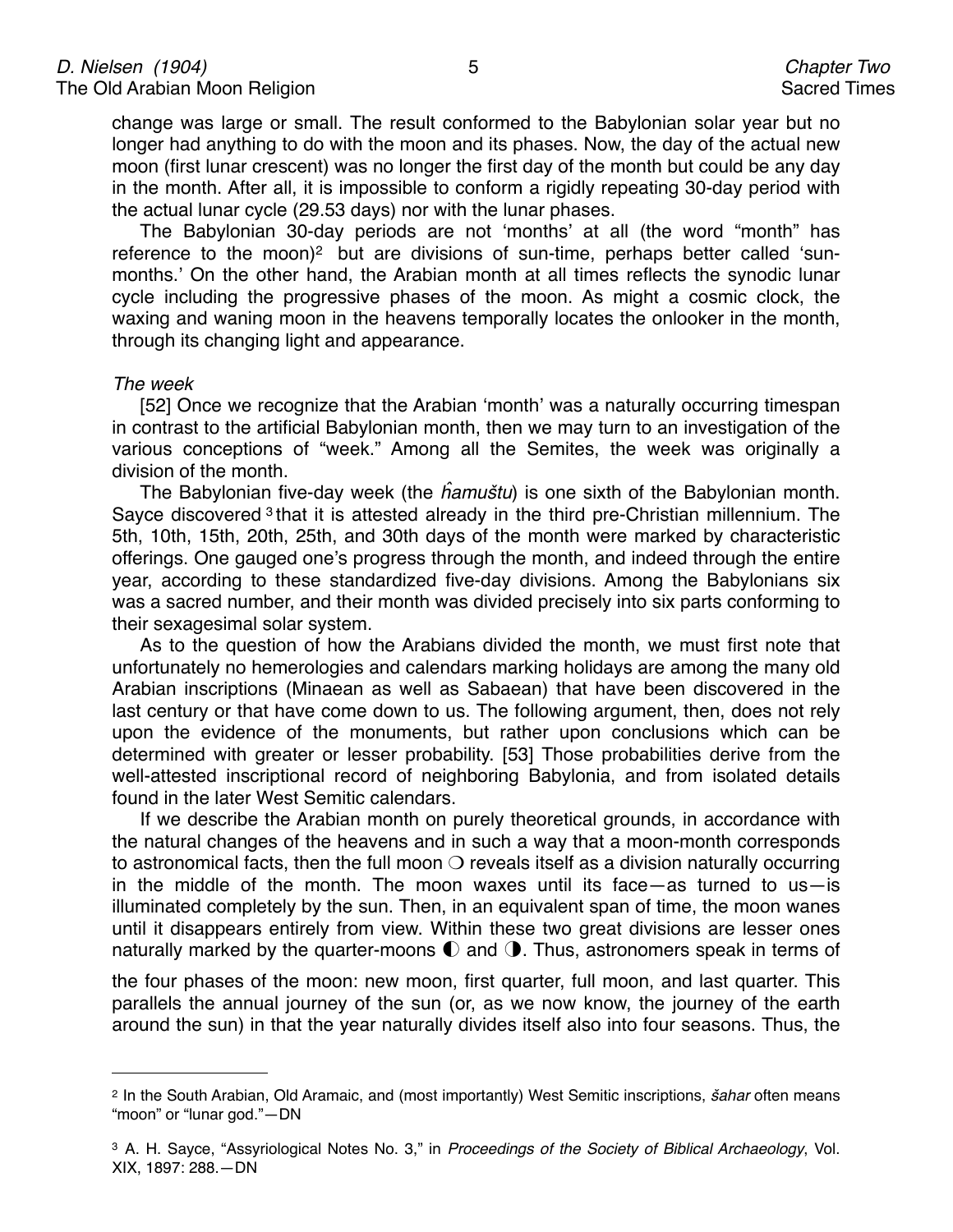monthly course of the moon in its four divisions corresponds, on a certain level, with the annual course of the sun[.4](#page-5-0)

The quartering of the cycles of moon (in weeks) and sun (in seasons) is reflected in the four differing heavenly states of the moon, as well as through changes in levels of moonlight. These are astronomically reflected in the four lunar phases. The heavenly quartering of time is the basis also of time calculation here on earth, for the sun and the moon—due to their changing astronomical states—have created the earthly time periods, that is, the seasons of the year and the "weeks" of the month (with varying tidal implications, etc.). The solar effects principally consist in the supply of light and warmth —the prerequisites for earthly life. These are delivered according to the four seasons of the sun's apparent annual voyage: spring equinox, summer solstice, fall equinox, and winter solstice. [54] They represent the sun's changing intensity in four distinct time periods: spring, summer, autumn, and winter.

We may similarly view the moon's principal activity: its pull on the water manifested as the tide's ebb and flood. The four lunar phases with their ʻprincipal stations' (the new moon  $\mathbb{D}$ , first quarter  $\mathbb{O}$ , full moon  $\bigcirc$ , and third quarter moon $\mathbb{O}$ ) represent the moon's

varying power. It is strongest at the time of the syzygies (the flood tides at the new and full moons), and weakest at the two quadratures (the ebb tides at the first and last quarter).

In his outer action and interior feeling man is bound to the waxing and waning presence of the sun, which in the larger timespan of the year determines the seasons. The same can be said for the natural lunar stages which make up the "month." The moon's potency, divided into four periods or "phases," produces mundane consequences beyond the calculation of earthly time according to lunar events. The changing tides have long been attributed to the power of the moon—by the ancient Semites, Greeks and Romans, and also by modern scientists. Variable weather, too, was attributed to the moon's power by the ancients, and is today similarly attributed by the modern seafarer and coastal dweller.<sup>5</sup> [55] Contemporary astronomers ascribe certain monthly weather phenomena to lunar influence, and even suggest that volcanic activity is tied to a fiery-watery link in the earth's core[.6](#page-5-2)

If we consider that the moon's effects on the ocean were universally known and acknowledged, then we see that the tides also effectively divide the month into the same four periods as the four phases of the moon. The ancient Arabians, as a trading people, would have been keenly aware of the tides, which are particularly strong in equatorial regions and have more pronounced effects there than in Europe. After all,

<span id="page-5-0"></span><sup>4</sup> The terms can be confusing. "Quarter" is a temporal, not a visual, designation. It refers to the state of the moon at the end of the first "quarter" of the month, namely, to its appearance at the end of the first week/first lunar phase. The moon appears "half"-illumined at this time, which is admittedly non-intuitive. Nevertheless, using quarters is standard and yields the well-known progression of phases ("quarters"): new moon, first quarter, full moon, third quarter. The word "crescent" refers most often to the first and last light of the moon. The first crescent  $\mathcal D$  is at "new moon" and is sometimes used interchangeably with it. The last crescent  $\mathbb C$  is at the end of the fourth quarter.  $-RS$ 

<span id="page-5-1"></span><sup>5</sup> We shall see that the rising tide which takes place at the lunar conjunction (before new moon), together with inclement weather, are basic to the story of the flood.—RS

<span id="page-5-2"></span><sup>&</sup>lt;sup>6</sup> Many ancient Semitic texts emphatically ascribe the changing weather to lunar influence. This is perhaps most evident in the identification of the moon god with the weather god. In the inscriptions, storm, wind, and rain are attributed to various phases of the moon.—DN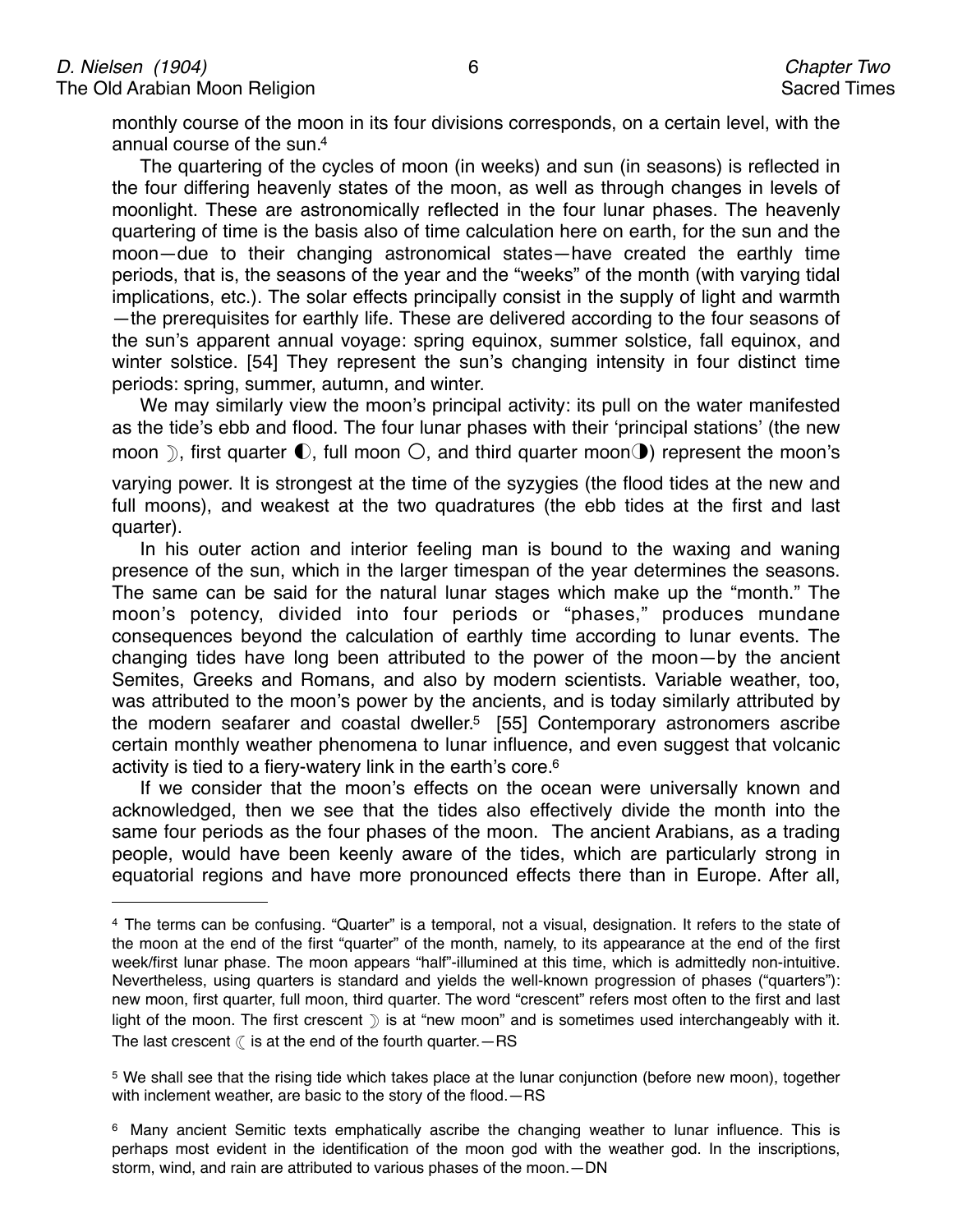much Arabian trade was waterborne, either across the ocean to India or up the Red Sea to the Mediterranean basin. For overland trade via bedouin caravans, the light of the moon was particularly important since such journeying was often carried out at night. Thus, the phases of the moon as well as the periods of the month played an especially important role for both the seafaring and the land-locked Arabian trader.

The moon was revered as divine—or, rather, as divine symbol. Its power was sacred, and thus the lunar periods, times, stages, or phases were holy. The moon divided the Arabian month into four sacred lunar weeks.

[56] Using a solar calendar—that is, "days" and "nights"—to describe these lunar periods is a convention, an artificiality. The incongruity between lunar and solar time has always been the biggest problem in constructing the calendar. After all, a complete lunar cycle amounts to an uneven number of days: 29½. A meddling fraction likewise interposes in calibrating the lunar phase, that is, ¼ of the lunar cycle: 7⅜ days. Because fractions are unusable in a calendar, the ancients tried to avoid them by using two lunar cycles, that is, a "bi-month" (or double-month) of 59 days. However, dividing this bimonth by eight now results in a remainder of three days  $(8 \times 7 = 56)$ . This is the case unless, of course, one resorts once again to fractions or to lunar periods of varying length. The latter possibility—occasional weeks of eight or nine days—are impractical in a calendar, for such variation cannot be normalized nor occurs in nature.

However, the moon is ʻinvisible' to the eye for roughly three days each cycle. This disappearance might be calendrically observed (i.e. ʻcounted') only every other month[.7](#page-6-0) They were days of special solemnity and sadness, when 'god' was absent.<sup>8</sup> This was indeed the solution adopted in Arabia.

One notes, then, that the Arabian recognized not four, but five phases of the lunar month, corresponding to apparent changes of the moon. [57] In addition to the four lunar ʻweeks', there was a fifth shorter period, the three days of darkness before each new moon. Astronomically speaking, the true beginning of the month would be the midpoint in that dark period. This can be depicted as a dot between the old and new moons: ( $\bullet$  ). It is impractical, however, to begin the month with an invisible midpoint during darkness. Much more practical is to begin with the first light of the new moon. In any case, the dark period is quite well defined by the last light of the old moon and the first light of the new moon. Various surviving depictions show that this period of darkness played an important role in ancient lunar religion.

[58] When one includes the three days of darkness in calendrical computation, then one obtains periods of seven days and a period of three days. Such periods are attested in the cultural, calendrical, and religious records from Arabia but are not indigenous to Babylonia. This is as expected, for the recovered cuneiform documents reflect the lunar religion of Arabia and its moon-based periods.

The above is of interest when we consider the Epic of Gilgamesh. The cuneiform tablets of that saga have been found in Babylonia, yet they often have periods of seven

<span id="page-6-0"></span> $\frac{7}{1}$  This results in months of varying length: 28 days alternating with 31 days, with the correct total of 59 days for the bi-month.—RS

<span id="page-6-1"></span><sup>&</sup>lt;sup>8</sup> The three days of lunar darkness are a sacred time of mourning for the 'absent' god. This survives in Christianity as the three days Jesus spends in the grave. Following this period of mourning comes the great joy of the reappearance of light in the sky. This three day sequence, of course, survives in the death, burial, and resurrection of Jesus.—RS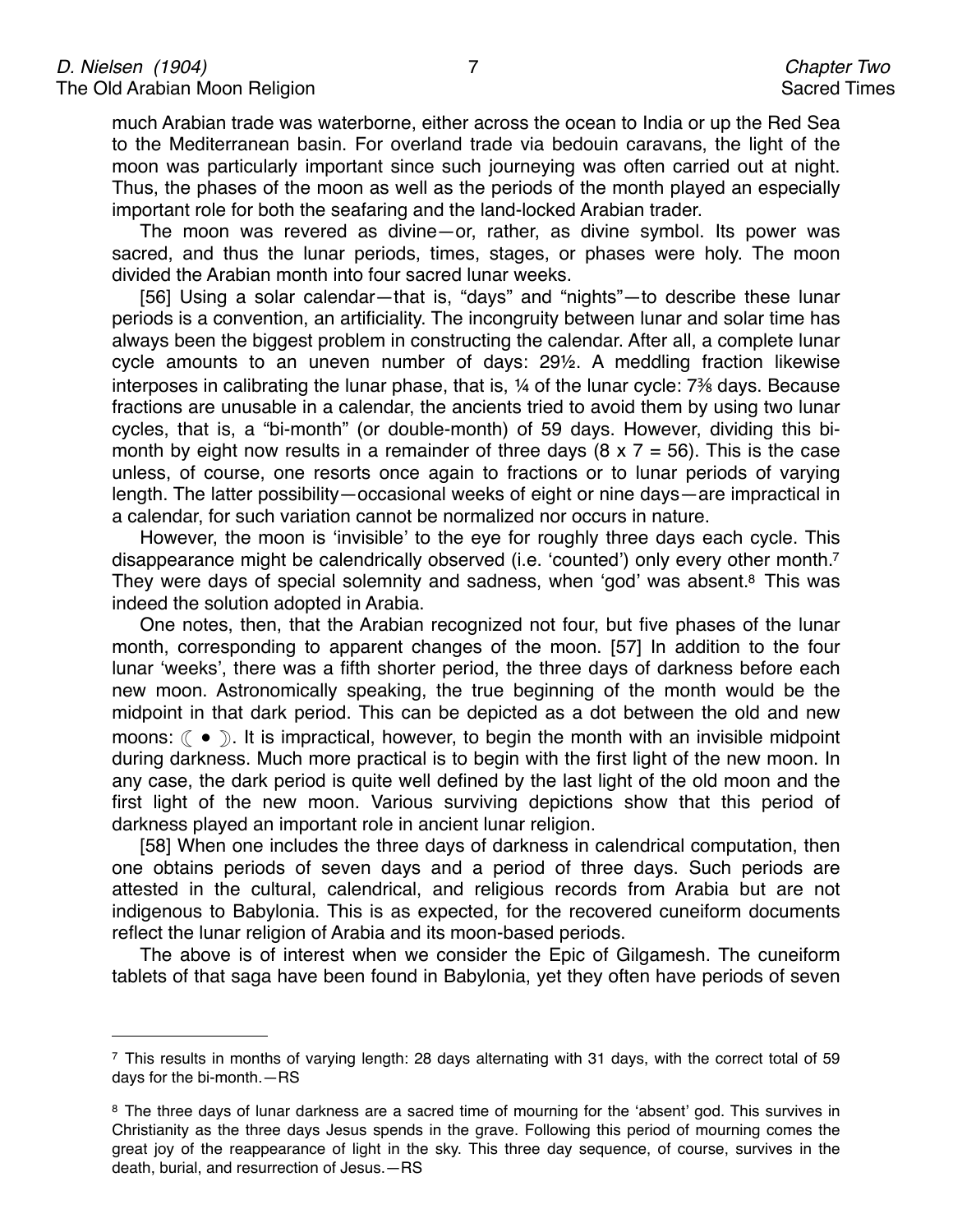and three days.[9](#page-7-0) This tells us that the Epic of Gilgamesh is suffused with Arabian and lunar influences, for there is no place in the Babylonian month (nor in the Babylonian calendar year) for either a seven or a three day segment. We know that these periods refer to lunar time and correspond to the Arabian calendar, with its repeated seven day period complemented once every two months by three days, forming the bi-month described above.

[59] Furthermore, the week described in the Epic of Gilgamesh is often described as composed of six days and seven nights[.10](#page-7-1) This curious description clearly refers to the final week of the double-month, that from the last quarter  $\bigcirc$  to the final crescent  $\mathbb C$ 

which appears in the morning. Thus, the last week is twelve hours (one "day") less. This diminution is made up during the ensuing period of darkness, when the new moon appears in the evening and thus adds twelve hours more. Once again, the Epic of Gilgamesh reflects lunar time.

Other cuneiform evidence found on Mesopotamian soil reflects Arabian influence. A version of the creation epic found in the ruins of Nineveh credits the moon-god with dividing the month into phases. There (unfortunately the ending is missing) we read:

- L. 12 He lets the new moon shine, subordinates the night to himself;
- L. 13 makes his presence known in the night, that also the day may be known;
- L. 14 monthly without cease he crowns [the moon], saying:
- L. 15 "At the beginning of the month, when you pass over the land,
- L. 16 command your horns to make six days distinguishable;<br>L. 17 on the seventh day attenuate your horns,
- on the seventh day attenuate your horns,
- L. 18 on the fourteenth day. . ."

Here, the moon divides time, makes possible the day, and acts "monthly without cease." The signs of its action are its "horns," that is, its crescent "crown." [60] The changing moonlight, together with the waxing and waning periods, manifests the phases and makes the different times of the month known. All one needs is to look up at the moon. This is quite impossible in the Babylonian month of thirty days, which has absolutely nothing to do with the lunar cycle, with the changing lunar phases, and with the varying levels of moonlight. That a lunar month is described in the passage above also follows from the fact that the moon shines at the beginning of the month with its "horns"—they communicate the start of the month[.11](#page-7-2) We know that the Arabians began the new month with the appearance of the "new moon's horns," while the Babylonian solar month had no link to the new moon nor to any other lunar phase. The month in Babylonia could begin on any day, even at full moon!

The passage above also confirms the division of the lunar month into weeks of seven days, conforming to the lunar phases. It shows that in Babylonia these phases

<span id="page-7-0"></span><sup>9</sup> Tablet I, col. 2, line 44; col. 3:47; 4:21. Tabl. VIII, 5:29. X.2:5; 3:23, 49; 5:14. XI.130, 146, 208. It must be reckoned significant that the Epic of Gilgamesh, of such paramount importance to the history of civilization, is here considered "lunar."—RS

<span id="page-7-1"></span><sup>10</sup> Here the "day" and the "night" are each twelve hours in duration.—RS

<span id="page-7-2"></span><sup>11</sup> We recall that, in equatorial regions, the moon's crescent is recumbent, resembling the horns of the bull. This became important in religious iconography and soon led to the identification of the moon with the bull.—RS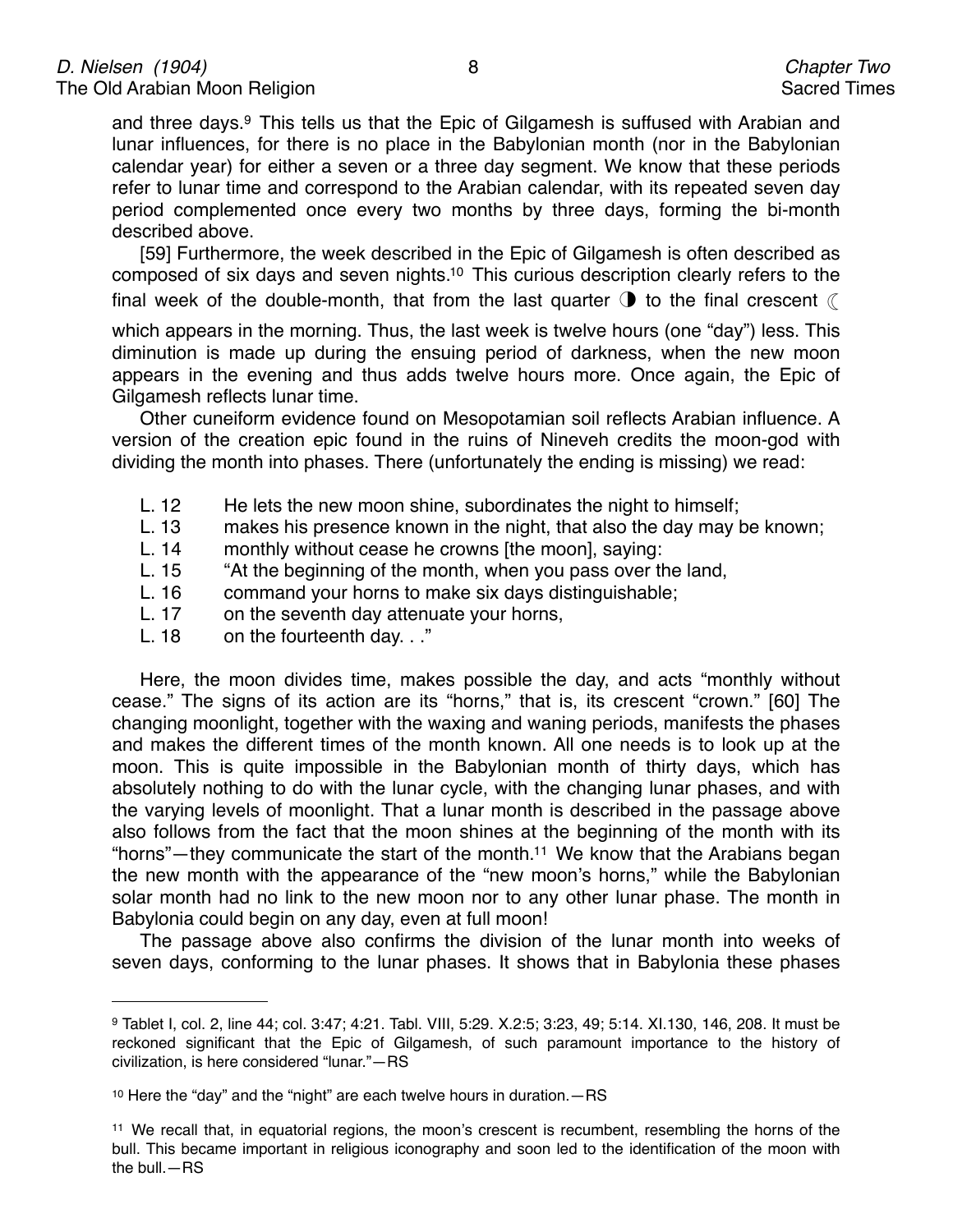were converted over to periods of solar days. Now, in the lunar schema, the month begins with the horns (the first visible crescent), continues with the half moon, and proceeds to the full moon—each stage constituting a lunar phase equivalent to one week. If this week is rigidly expressed in solar "days" (of 24 hours) then soon all connection to the moon's cycle and to its phases is lost. This obtains because seven days are not precisely a lunar period. We must add  $\frac{3}{6}$  of a day to each week in order to maintain conformity with the moon's changes—that is, we must add three full days every two months. [61] In fact, the rigid seven day week has as little relation to the moon as does the thirty day month. The former is 3% of a day too short for "lunar time." while the latter is  $\frac{1}{2}$  day too long... Where the ancient texts mention a seven day week in relation to the moon, we can be sure that presupposed is the added three day period (as frequently noted in the Epic of Gilgamesh), one which supplies the necessary interval to bring the calendar into conformity with the moon.

An astronomical text reads: "When the moon is surrounded by a halo, it is day 7, 14, 21, and 28. . ." Those days refer to the lunar month, as calculated from the first visible light of the new moon. They define the phases which occur at approximately seven day intervals. The month is here divided explicitly into four periods of one week each. Implicit, however (and not always stated) is the addition of a three day period every eighth week—for only such an addition can bring those seven day periods into conformity with the lunar cycle and its phases as experienced in nature.

This text, among many others,<sup>12</sup> shows us that the ancient Semites observed the moon with careful attention. In particular, the days marking its four main phases played a distinct and quite public role in everyday life. We shall soon see why, when we come to consider the ways in which the the lunar periods were distinguished and marked in the calendar. [62] Those periods, of course, ultimately depend upon natural celestial and earthly observations.

#### *The pre-Israelite sabbath and the* ʻ*stations*' *of the moon*

In ancient Semitic thought, earthly activity and rest were (like all else on the mundane plane) reactions to that which had already taken place on the celestial plane specifically, to the activity and rest observed in the heavenly bodies. The planets were particularly revered in Arabia. The two inner ones, Mercury and Venus, appear to modern eyes to alternate on both sides of the sun. However, the ancients supposed that these planets were for a time still; then they went to commune within the sun, hidden by its light; and finally they were again in independent motion. Thus, there were four periods, each ending in apparent rest, a ʻstation.' [13](#page-8-1) In these stations the inner planets are subject to phases and give off varying light—which certainly did not escape the skilled eyes of the ancient Semites.

<span id="page-8-0"></span><sup>12</sup> A. H. Sayce, "The Astronomy and Astrology of the Babylonians," in *Transactions of the Society of Biblical Archaeology* III, London 1874: 145–339.

<span id="page-8-1"></span><sup>&</sup>lt;sup>13</sup> Venus has a cycle of alternating morning and evening appearances, and is popularly named the Morning Star (when seen in the Eastern sky before sunrise) and the Evening Star (when seen in the Western sky after sunset). Each apparition lasts for several months, during which time the planet slowly moves away from the sun, reaches its greatest elongation (around 46 degrees) and then slowly moves back towards the sun, eventually disappearing into the morning or evening twilight (while remaining visible for most of the time). At its greatest elongation, Venus rises/sets some 3 hours before/after the sun.—Martin. J. Powell (http://www.nakedeyeplanets.com/#venus)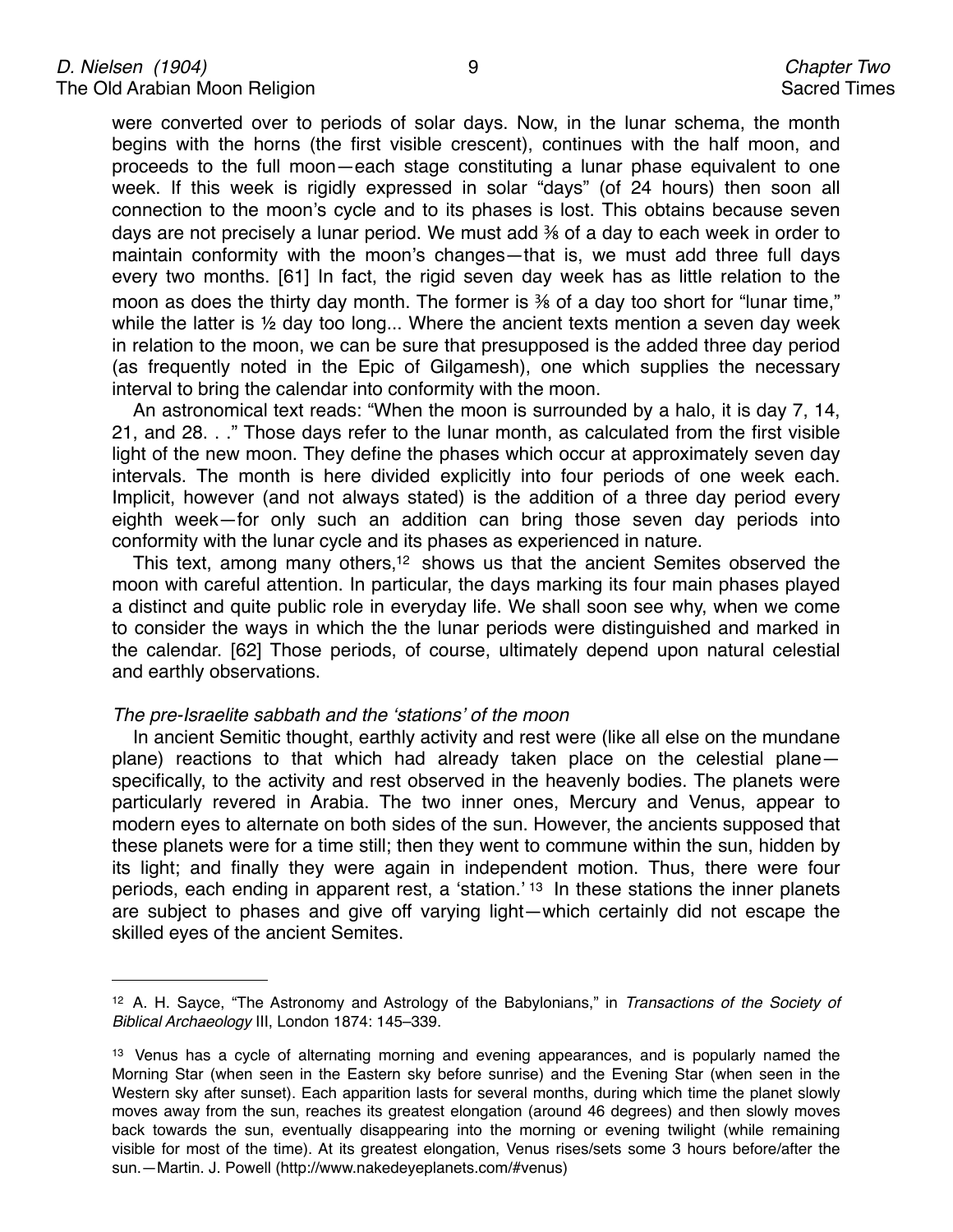The apparent movement and rest of the inner planets was empirically observed in the sky. These planets have elliptical orbits and seem to go faster or slower depending on their position at the two points of closest approach (perihelion) or two points of greatest distance (aphelion) from the sun. The moon, too, has variations in speed based on its orbit. Those variations are in fact quite marked, for the moon is by far the fastest among the planets and appears to move thirteen times more quickly than the sun. [63] The variations in its speed were linked to its movement, rest, and to its four observed phases. The irregularity in the moon's motion (technically known as ʻevection') was already analyzed in Ptolemy's time. It was greatest  $(1^{\circ} 15^{\circ})$  at new moon and full moon, smallest at the first and third quarters[.14](#page-9-0)

The ancient Semites were evidently aware of the moon's changing speed. In Babylonian astrological texts the apparent movement of a planetary body in the firmament is known as *alaktu*, while the path along which it moves is known as ĥ*arr*ā*nu*. The stationary points—that is, its times of apparent rest—are known as *manzazu* or, more frequently, š*ubtu*[.15](#page-9-1) [64] The variant *manzaltu* means "place of settlement," while š*ubtu* means "seat," "be seated/still." These terms contrast with motion. They yield the verbs *nazazu* "settle" and *a*š*abu* "sit down"—all used to describe the apparent rest of a heavenly body at a ʻstation' along its path.

In modern Europe we use the scientific words "node" or "apside," technical terms which describe the heavenly body at important points along its (elliptical) orbit. The Babylonians used the words *alaktu* and š*ubtu* to describe the body's apparent motion or rest.

The moon, as we have seen, appears to move particularly quickly through the sky. It is quintessentially the "wanderer" and, like the other heavenly bodies, possesses a unique motion or path. This is illustrated in an ancient cuneiform saying: "The moon loses its way and goes another." Though a wandering planet, the moon also has a time of rest, š*ubtu,* when it "sits," *a*š*ab*. The lunar rest, referred to in the cuneiform texts, must be connected with the phases—the moon ʻrests' in conjunction with its four phases[.16](#page-9-2)

We have noted that, in practice, the beginning of the month was not counted from the time of the new moon, which occurs in the middle of the three day period of darkness and is astronomically invisible. Rather, the monthly chronology begins with the first visible light of the lunar crescent. Thus, the "resting stations" of the moon, as also its phases, were not calculated from any moment when the moon is unseen (its

<span id="page-9-0"></span><sup>&</sup>lt;sup>14</sup> "The general nature of the disturbing force on the moon may thus be stated. When the moon is either at the point between the earth and sun, or at that opposite to the sun (both which points are called syzygies), the force is entirely in the direction of the radius vector, and directed from the earth. When the moon is (very nearly) in the situations at which the radius vector is perpendicular to the line joining the earth and sun (both which points are called quadratures), the force is entirely in the direction of the radius vector, and directed to the earth. At certain intermediate points there is no disturbing force in the direction of the radius vector. Except at syzygies and quadratures, there is always a force perpendicular to the radius vector, such as to retard the moon while she goes from syzygy to quadrature, and to accelerate her while she goes from quadrature to syzygy." (Sir G. B. Airy, *Gravitation*, London 1884:62)—DN

<span id="page-9-1"></span><sup>15</sup> Cf. Heb. š*abbat* ("sabbath") and *Enuma Eli*š, tabl. V.1: "He fashioned the stations [*manzaza*] of the great gods"; IV.R.5.66: "Ishtar stayed [š*ubtu*] with Anu, the king, in his shining home."

<span id="page-9-2"></span><sup>&</sup>lt;sup>16</sup> This is a significant observation, portrayed over and over again in cylinder seals and other Mesopotamian depictions. The moon (the god Ea, etc.) characteristically *sits* while he receives devotees who are standing.—RS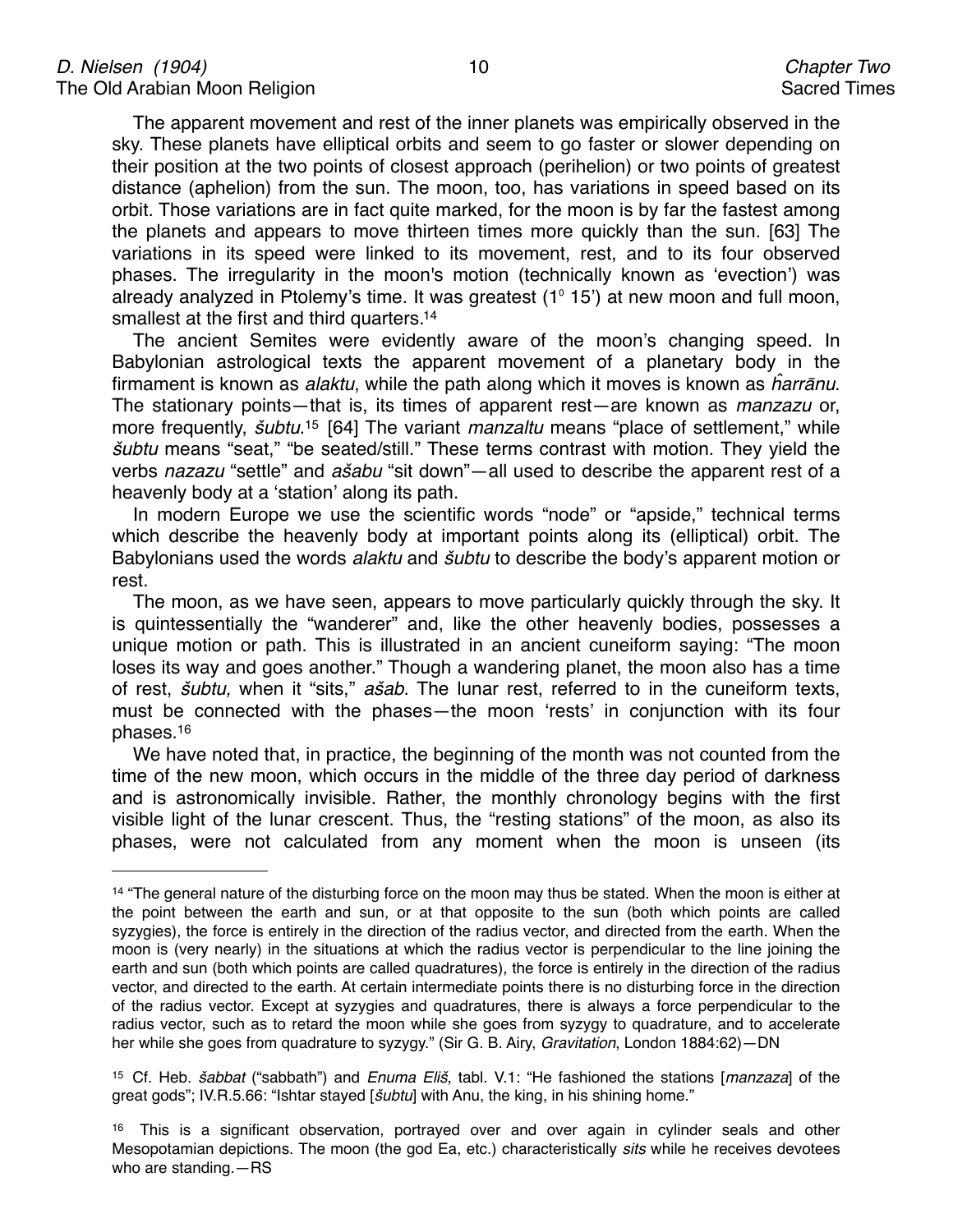conjunction), but rather from its first light. [65] Thus, one text: "On day 27 the moon descended (i.e., disappeared). On day 28, day 29, day 30, we looked upon darkness. But darkness he did not extend. On day 1 the moon was seen, on the *k*ū*nu* day of the month of Tammuz."

This describes lunar time, in which the days are calculated from the first visible light of the moon. The first day of the lunar month corresponded to the *k*ū*nu* day of the Babylonian month of Tammuz. The 28th, 29th, and 30th days of the lunar month are the three days (nights) when the moon is unseen, that is, the three days of conjunction.

During the three nights of darkness the moon does not ʻsit' but ʻpasses over.' [17](#page-10-0) One text [18](#page-10-1) reads: "[The moon] was darkened; he did not sit on his royal throne." Hence, the moon's ʻsitting' applies only to those times when the heavenly body is visible. The actual astronomical lunar conjunction (unseen and occurring during the period of darkness) does not enter into the calculation. Rather, the new moon becomes defined by two ʻstations' where the deity ʻsits'—the last crescent of the old moon and the first crescent of the new. Many religious scenes depicted on the oldest cylinder seals show that quintessential wanderer, the moon, seated in a chair (stool or throne). The heavenly rest can belong to any of the four phases. The only modification required is that the astronomical new moon resolves into two visible phases.

How does the lunar power express itself on earth? More correctly: how does the combination of the moon's power with that of the sun manifest here below? At the time of the quadratures ( $\odot$  and  $\odot$ ), when lunar and solar pulls are working against one

another, the consequent ebb and flood of the tides are weak. At those times the moon's power is neutralized—it ʻrests' in heaven. In the pictorial language of ancient astral religion, at these times god ʻsits' on his throne and rests from his speedy wandering through the skies. The corresponding resting period on earth manifests in the weak tides and in the tranquillity of the ocean. [67] In contrast, at the time of the syzygies (new and full moons), when the solar and lunar powers are pulling together and when sun, moon, and earth are aligned—at those times we experience the strongest ebb and flood of the tide. In terms of astral religion, god is working doubly hard at these times, with especial intensity.

Accordingly, the new moon was not a time of heavenly rest when the divinity was ʻin his station.' This was a time of motion, when the moon "passed over" (*usitiq*) and "did not sit" (*ul a*š*ib*). But *at the first visible light of the new moon*, after three days of conjunction or spring tide[,19](#page-10-2) the sea is once again quiet—the moon ʻsits.' Similarly, the full moon celebration occurred one or two days *after* its spring tide, marking the renewed quiescence of both the moon and the ocean. With both the new and full moon, heavenly and earthly peace occurred together, even though the phases of the moon were measured in seven day periods beginning with the first light. God rests in heaven as man rests on earth, according to the four lunar phases beginning with the first visible light of the new moon.

<span id="page-10-0"></span><sup>17</sup> Thus, the three days of lunar darkness represent a ʻpassing over' from death to life—a resurrection, as it were—for they link the extinguished light of the old moon with the first light of the new moon.—RS

<span id="page-10-1"></span><sup>18</sup> IV R. 5 in P. Jensen, *Die Kosmologie der Babylonier: Studien und Materialien*. Strassburg: Trübner, 1890:39–40.

<span id="page-10-2"></span><sup>&</sup>lt;sup>19</sup> 'Spring tide' refers to the fortnightly tides at new and full moon, when the lunar and solar tidal effect are in conjunction, resulting in the greatest change between low and high tide.—RS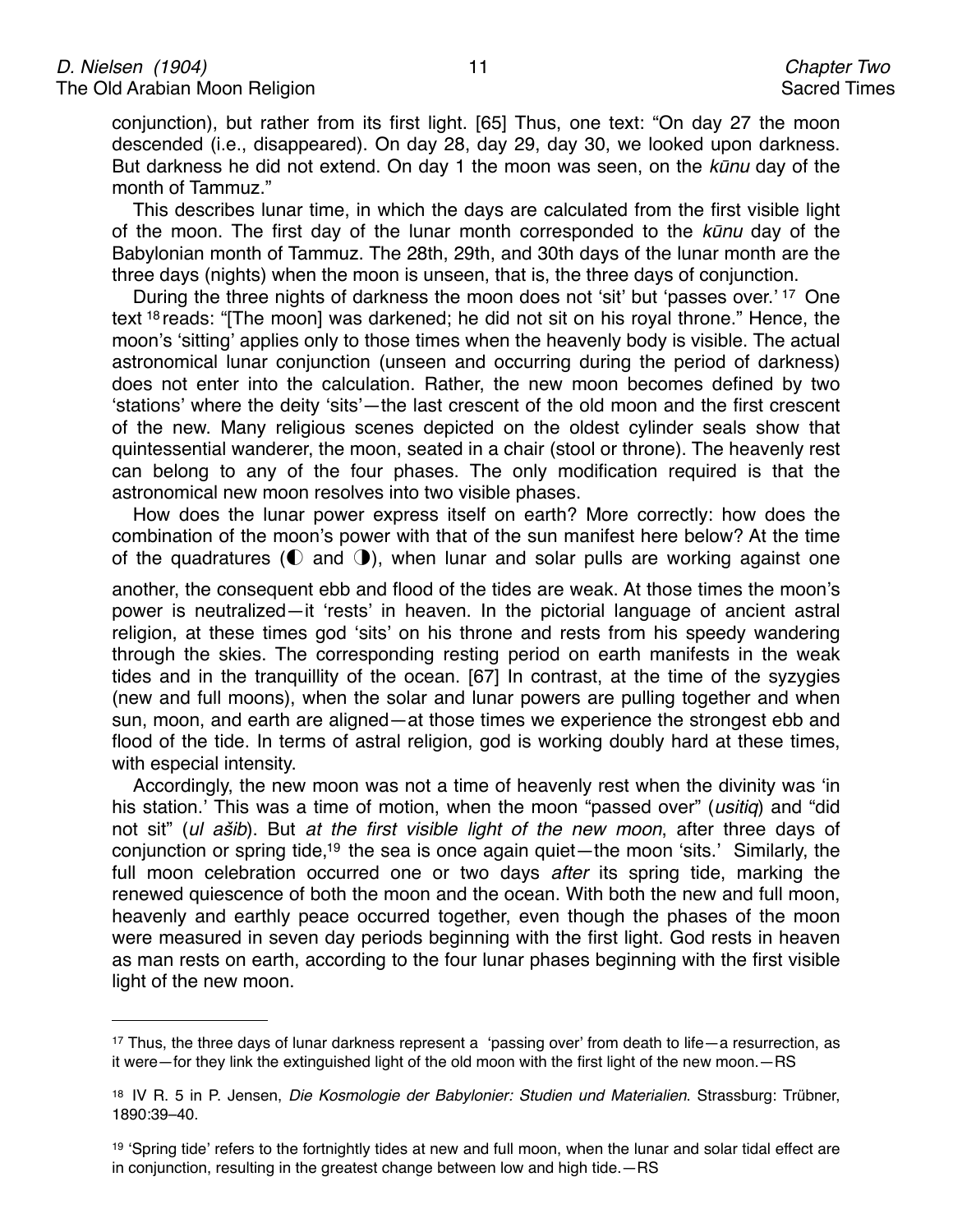In lunar religion, the foregoing phenomena were sufficient reason to end each lunar phase (ʻweek') with a day of holiday and rest. This corresponds to the age-old predilection of Semitic peoples to celebrate the four seasons of the year with religious festivals and holy days on the solstices and equinoxes—solar ʻstations,' as it were. Lunar religions had comparable holidays marking weeks and months. In both cases, astral religion demands that what first occurs in heaven must be emulated on earth. Religious endeavor, what one is to do, and mundane life all have their heavenly precursors. If god rests, man must also rest. [68]

Furthermore, man's thoughts will naturally gravitate to the four times in the month when god is resting, for on those days the deity has more time to care for man, to observe man, and to receive man's prayers and offerings. Where the official state religion was lunar, it is to be expected that not only would the calendar be based on weeks, but also that each week would be distinguished by a day of rest. God's rest is man's rest.

The cylinder seals, especially, depict the seated moon god. Offerings are brought before him, people (standing) are led to him by the priests, and various cultic proceedings take place. A passage in En-Nedim's *Fihrist* (c. 980 CE) relates that the moon-worshipping Harranians had four offering days in the month, corresponding apparently to the four lunar phases. The astronomical new moon (during the three nights of darkness) is not one of those holy times for, as we have seen, the deity does not ʻsit' at that time. Rather, the principal offering would be on the ensuing night, that is, the night of the moon's first light. This, in fact, is the exact temporal setting for the seated god so frequently depicted on the cylinder seals.

On a broken piece of brick, from the library of Assurbanipal, is a lexical fragment which includes expressions referring to lunar chronology and astronomy.<sup>[20](#page-11-0)</sup> The word š*abattum* occurs, and we venture that this is linguistically related to š*ubtu,* and that it is a technical term specifically referring to the station or time when the lunar deity ʻsits.' The cylinder seals depict the station in terms of a cultic performance. The lexical fragment, however, goes farther and describes the lunar station as "the day the heart is calm." We can infer that the Babylonians similarly celebrated the day in tranquillity. This would be a day removed from worldly affairs and dedicated to the calming influence of spiritual considerations. This ʻcalming day of the heart' is identical with š*abattum*  ("sabbath" = š*ubtu* = the stations of the moon) and is found at the end of each lunar phase or period, i.e., on days 7, 14, 21, and 28 of the lunar month, as calculated from the first light of the new moon.

[70] In Assurbanipal's extensive library a calendrical text was found which has aroused considerable interest among modern scholars. It originally derives from the third millennium and notes that days 7, 14, 21, and 28 are each an *umu limnu*, "unholy day" on which one should not do specified sorts of work. "The shepherd of the great people [perhaps a priestly epithet] must not eat prepared meat cooked with fire, nor prepared bread; he must not change his clothes nor put on clean ones; he must not make any offering. The king must not go up into a wagon, nor give an order. The priest must not speak in the sanctuary. The physician must not place his hand on the invalid. The day is not propitious for oaths."

The sabbath, then, is an official day of rest when the three most important functionaries—king, priest, and physician—are not permitted to carry out their duties.

<span id="page-11-0"></span> $20$  Nielsen's text has the five lines of cuneiform in transliteration  $-RS$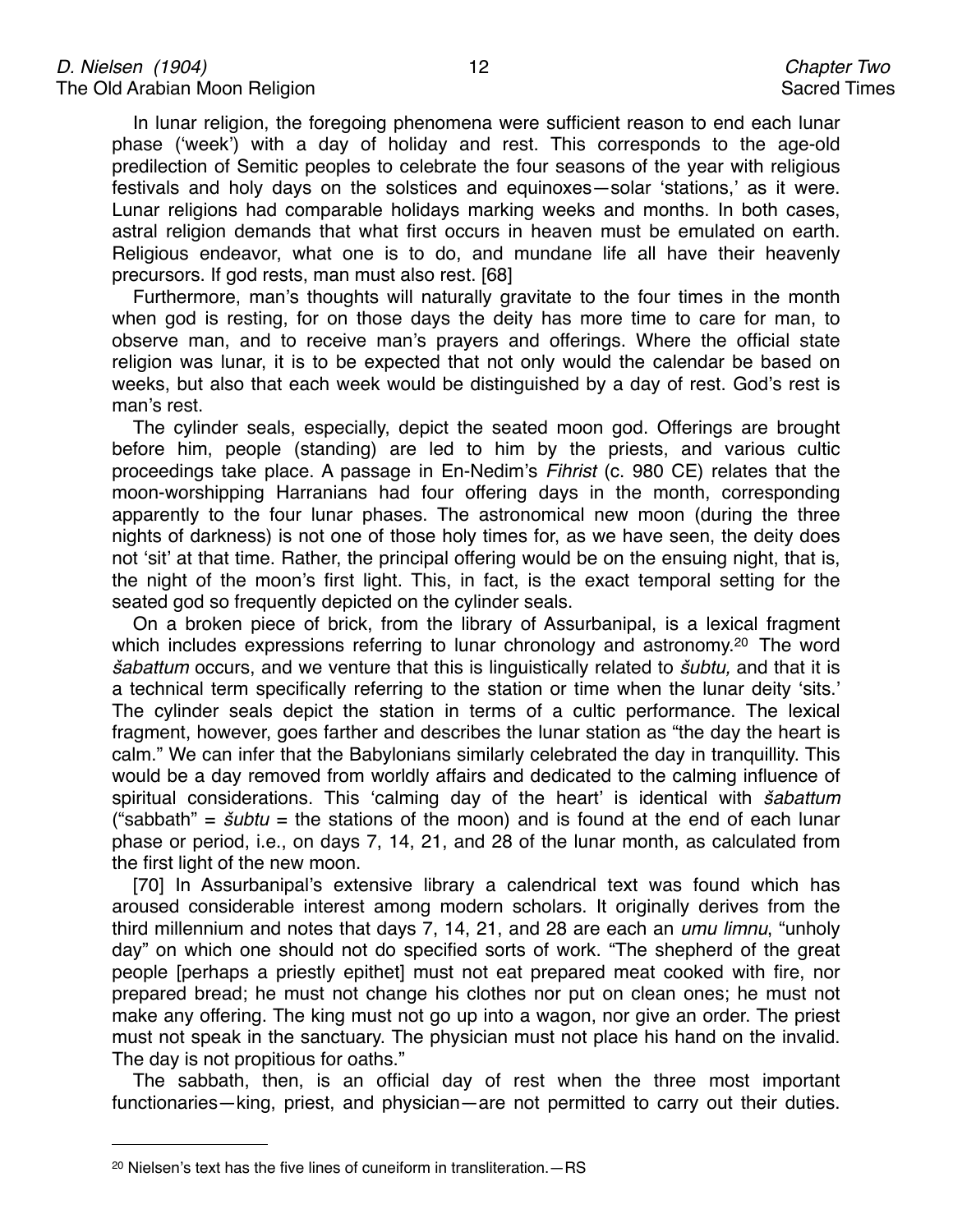Furthermore, the day has religious significance, for the priest is especially enjoined to observe it (not to eat cooked meat, not even to change clothes). [71] Perhaps the most telling proscription is that upon the physician—religious reasons do not normally prevent the healing of the sick.

These official days of rest are not random days in the Babylonian 30-day month. Nor are they a 7-day span. They are the respective final days of each of the four lunar weeks—the š*abattu* days 7, 14, 21, and 28. Those days are calculated from the moon's first light, as we read in the following revealing description of day one: *Umu 1.* . . *inuma ina ar*ĥ*i sin innamaru.* "First day. . . when in the month the moon becomes visible."

#### *The three nights of darkness*

The Arabians considered the three dark nights at new moon as bereft of the divine light and, therefore, as entirely lacking in goodness. God has abandoned man.<sup>21</sup> At this time the moon ʻrests' insofar as it conserves its light and withholds it from man. Its cool light no longer bathes the Arabian wastes which are daily excoriated by the sun's fierceness. The pitch black night prevents all travel, and thus man is immobilized. [72] At this time high water overflows the riverbanks with potentially damaging consequences, and in the days before the new moon storms often accompany what is called the "spring tide," the high water which occurs twice a month (at new moon and full moon). The idea must have been near at hand that god had not only abandoned man, but that he was angry. The time before the first light of the new moon was, therefore, a time of mourning, of propitiation, and of abstinences.

According to Jensen, the technical terms for the lunar conjunction in Babylonian astronomy are *ud-na* and *bubbulum*. *Ud-na-a* means "day of rest." *Bubbulum* (and its variant, *biblum*) comes from the verb *abalu* (root: *wbl*), meaning "continuation" or "departure." "According to the Babylonian conception, the moon rests at this time." The rest associated with the conjunction lasted approximately three days, as attested in a number of passages which witness to more than a single day's rest (as would be the case with a "sabbath"). So, day 28 of the month is designated a "day of rest" in some texts, while day 30 is so designated in others.<sup>22</sup>

In the passage noted above we find the word š*abattum*, "the rest/station of the moon," explained by the phrase *um nu*ĥ *libbi*, "the day of the calming of the heart." [73] The astronomical conjunction is described by a synonym, *um idirti* = "the day of darkening," and three lines earlier as *um kîspî* and *um nubattim*. These latter epithets are often found together. *Nubattu*, according to Delitzsch, means "time of atonement/ prayer," also "remembrance of the dead." We are, then, speaking of a holy time when no work is done. The conjunction-rest was evidently solemnized by a ceremony of mourning. There could be no greater contrast with the ensuing festival of joy upon the first visible light of the new moon!

Precisely how people solemnized the three nights of darkness is not certain, and one can only speculate. Abstinence of all kinds was probably practiced. According to an old Arabian tradition, Abraham fasted for three days each month. One muslim author

<span id="page-12-0"></span><sup>&</sup>lt;sup>21</sup> This is the ancient origin of the "three days" spent in the underworld, in the belly of the whale, in the earth before resurrection, etc. (Ex 10:22; Jonah 1:17; Jn 2:19–22; Rev 11:9 & 11. Cf. Gen 42:18; Ex 15:22; Es 4:16; Mk 14:58; Acts 9:9.)—RS

<span id="page-12-1"></span><sup>22</sup> The discrepancy disappears when we realize that the "rest" (at the lunar conjunction between months) lasted a full three days.—RS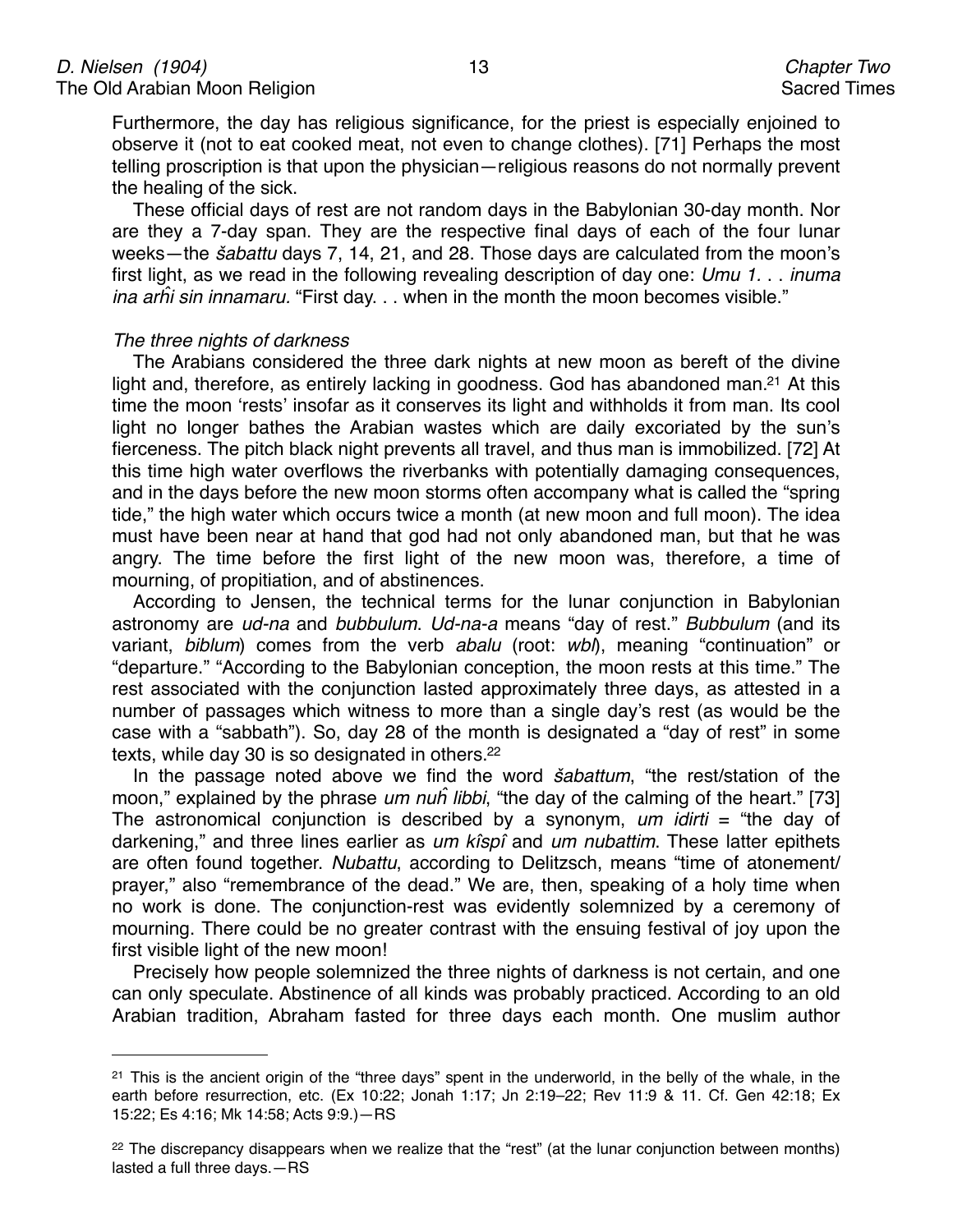maintains that the Harranians also fasted the first three days of the month[.23](#page-13-0) According to a south Arabian temple inscription<sup>24</sup> —one evidently dealing with the new moon celebration—we are led to believe that relations with women were permitted only on the third day of the solemnity. [74] A passage from the Epic of Gilgamesh points in the same direction, in that the hunter brings the whore to Gilgamesh only on the third day[.25](#page-13-2)

We began this investigation with the suspicion—on mathematical grounds alone that the Arabians adopted a two-month timespan consisting of eight lunar weeks (56 days) and augmented with a single period of three days. That is in fact what we find in the record. Furthermore, the week of seven days corresponds with the lunar phases as well as with the periodic and well-attested ʻsabbath' day of rest, while a three-day new moon solemnity appears quite probable. In other words, both the three- and the sevenday periods of the moon are well attested. Whether they were adopted at the same time in the above schema, however, cannot yet be absolutely proven by the recovered finds.

#### *N-ts-r and the lunar origins of the flood story*

One useful text which validates the above is the flood story from the Epic of Gilgamesh (tablet 11).<sup>26</sup> The flood, we recall, was ordained by an assembly of deities. Among these were Shamash (the sun) and Ea (the moon). The time indicated, then, must be new moon, when these planets are together (in ʻconjunction'). This happens also to be a time of unusually high water—namely, at spring tide, created by the combined pull of sun and moon in conjunction and occurring twice a month (at new moon and full moon). [75] In the Epic we are evidently dealing with such an event, for many heavenly deities are assembled together: Anu, Bel (the sun), Ninib (Mars), and Ennugi (Saturn), among others.<sup>27</sup> Some scholars have supposed that, due to this unusual conjunction, we can precisely date the flood. Be that as it may, the original report dates to the third millennium and deals with an unspecified time before its writing. For our purposes, we note that both Sun and Moon are ʻpresent' at the flood. Furthermore, the New Moon, through some sort of omen, makes known to Ut-napishtim (the cuneiform Noah) the approaching catastrophe and orders him to build a ship.

Unlearned in shipbuilding, Ut-napishtim demands that Ea (the moon) provide a plan from which the boat is to be built. This plan was forthwith provided by the moon on day 5 of the lunar cycle. It should not escape our notice that on that day the moon has the approximate appearance of a boat  $\bigcirc$ , <sup>28</sup> as we know from Babylonian depictions.

<span id="page-13-0"></span><sup>23</sup> Chwolsohn II:74–75.

<span id="page-13-1"></span> $24$  Glaser 1054 (= Vienna Museum 7).

<span id="page-13-2"></span><sup>25</sup> Tablet 1, col. III, line 47.

<span id="page-13-3"></span><sup>26</sup> For the text in translation with discussion see, for example, A. Heidel, *The Gilgamesh Epic and Old Testament Parallels*. Chicago: University Press, 1946, p. 84.—RS

<span id="page-13-4"></span><sup>&</sup>lt;sup>27</sup> In the religious myth of the ancient Levant such a conjunction of planets is 'an assembly of gods' and the necessary prelude to momentous events in heaven and/or on earth (cf. Gilgamesh XI:i.13–19; Baal and Anat AB-B [ANET I:94, lines 15, 18, 21] etc.). Modern science has shown that the only heavenly bodies with significant effect on the tides are, in fact, the moon and the sun (cf. [http://](http://www.geocentricity.com/ba1/no092/wpa.html) [www.geocentricity.com/ba1/no092/wpa.html\)](http://www.geocentricity.com/ba1/no092/wpa.html).—RS

<span id="page-13-5"></span><sup>&</sup>lt;sup>28</sup> We recall that in temperate and equatorial latitudes, the moon in its phases appears more horizontal than in northerly climes.—RS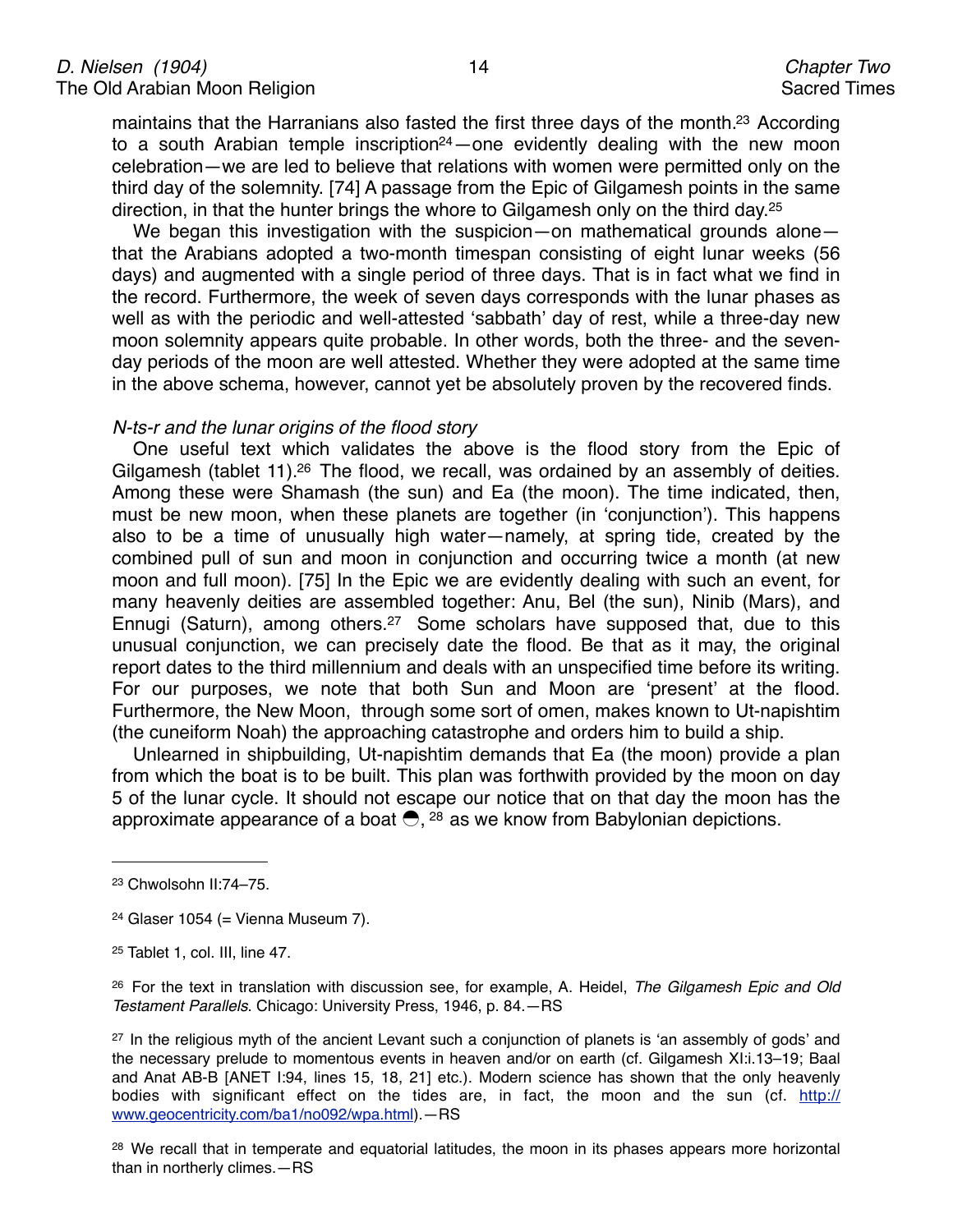The sign for the flood's beginning (tabl. 11, line 87) is ordained by the sun, Shamash, as follows: it takes place when the sun, earth, and moon are in a straight line (conjunction), and when the moon is opposite the sun, that is, when the face of the moon is entirely lit by the sun's rays. Hence, we are speaking of day 14 after the new moon. This is the time when the moon, being full, is completely "master over the darkness.["29](#page-14-0) [76] This is the moment which, in the flood story, introduces the catastrophe, for on that night (*ina lîlâti*) "a heavy rain began to fall." Ut-napishtim found the weather "frightful to behold" and entered the ship. The ensuing verses describe how the spring tide *abûbu*, accompanied by storm and hurricane, inundated the entire Euphrates lowland via a giant tsunami from the sea, *tâmtu*. This was an exceptionally powerful spring tide, one which lasted not the ordinary few days, but a full six days and nights (line 128).

On the seventh day—that is, at the last quarter moon  $\mathbf{O}$ —the storm abated, "the sea

rested," *inûh tâmtu*. The sabbath was, then, the day of rest. The day when the moon "rests" in heaven—š*ubtu, manzazu*—is, as we have seen, also the day when the earth (sea) and nature must rest. It is the time of low water, the š*abat* when people celebrate the "day of the calming of the heart."

Beginning with this day of rest,<sup>30</sup> the mountain in the "land of *Nitsir*" [31](#page-14-2) held the boat fast for six days[.32](#page-14-3) The seventh day, however, was no day of rest, for on that day Utnapishtim released a dove which returned. This means that as yet there was symbolically no "resting place" or "station," *manzazu*. The first to find such a place was the raven—it did not return to the boat. At what particular times the various birds were released is not specified. One may suppose, however, that Ut-napishtim released the three birds on three consecutive days. This would correspond to the three days/nights of conjunction (darkness) following the "empty moon."

After these days of darkness is the "day of rest" which falls under the sign of Saturn, whose symbol is none other than the black raven. [77] This day of rest is the joyful day

<span id="page-14-0"></span><sup>&</sup>lt;sup>29</sup> In this context, it is not possible to exaggerate the importance of the full moon as the religious symbol of victory over ignorance. The moon shines in the darkness, and the full moon does so completely and without reserve. The conquest of understanding over ignorance is, in fact, the essence of gnostic (lunar) religion.—RS

<span id="page-14-1"></span> $30$  Day 21, the day of the last quarter moon, and the beginning of the fourth lunar phase. $-RS$ 

<span id="page-14-2"></span><sup>31</sup> In this early passage from the Old Babylonian flood story, we find the Semitic root which will be of such significance in Christianity (Jesus the "Nazarene") two millennia later. *Nitsir* has the same consonants (nun-tsade-resh) as the later Hebrew *natsar*, "watch, guard, keep" (BDB p. 665). Thus, already two thousand years before Christianity *n-ts-r* had important sacred connotations. It was the name of the mountain (and region) which offered safety ("salvation") to the ark (Tablet XI:140, Heidel p 86). *N-ts-r* was also the name of the ark itself, as is attested in an Old Babylonian fragment where the arc which "preserves" the seed of life is called *natsirat* ("savior") *napishtim* ("of life." Lambert & Millard 126–27). Finally—and perhaps most remarkably—*nitsirtu* in Akkadian means "secret knowledge," particularly received from the moon god Ea/Enki. One scholar (Noegel) proposes that the letters (ideograms) of *nitsirtu* themselves may be a "hidden" (cryptic) reference to the name of the moon god. (See Thomas:57, n. 55.)—RS

<span id="page-14-3"></span><sup>32</sup> Thus, the top of the mount *nitsir* was barely submerged. That summit was at once the spiritual, symbolic, and physical ʻtop of the world,' the gathering place of the gods—and, now, where Ut-napishtim resided and from whence all future life would originate. For all these reasons, the significance of *nitsir* cannot be overestimated. It is at once the goal of the enlightened person (Ut-napishtim means "he found life") as also the dwelling place of the gods, that very unique location where god and man meet.—RS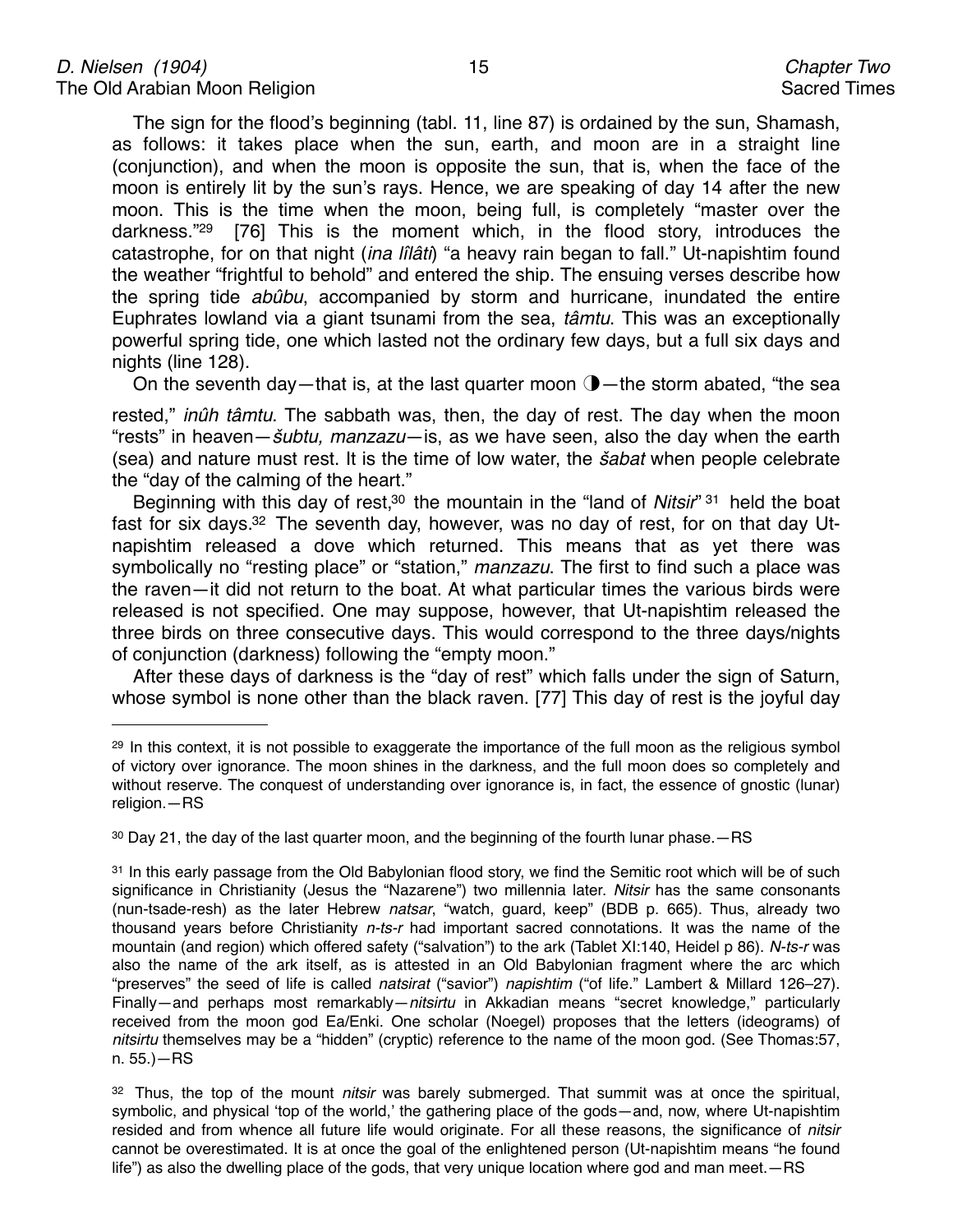of the new moon », a return to the beginning point of the story. On this day and on the peak of the mountain *Nitsir* Ut-napishtim solemnly offered a new-moon offering. It was there, too, that the gods/heavenly bodies once again assembled as they did earlier at the time of new moon, when they first ordained the awful flood judgment for mankind.

According to the above explanation, the story takes place within the timeframe of one complete lunar cycle. It begins with a new moon and ends with a new moon. The "flood" is an ordinary spring tide which, however, has been magnified beyond all bounds by a unique and historic planetary alignment, with catastrophic consequences for the weather here below—indeed, resulting in global inundation and destruction.<sup>33</sup> In the story, the beginning of the flood coincides with the spring tide that occurs at full moon that is, in the middle of the month. Incidentally, this agrees with a statement of Berossus, who also begins the flood on the fifteenth day of the month.

#### *The mathematical basis of the lunar calendar*

[78] The flood story implies that the three days function as an integral part of the moon's calendar. We know then, that we are dealing with the supplementary period at the end of each second month, when three days are added after each eight weeks have passed. The precise calculation assigns 7⅜ days to each week. The remaining ⅜ day is put aside and thus eight weeks amount to 56 days, calculated from the new moon  $\mathbb{D}$ and ending at the fading lunar crescent  $($  of the following month. The three-day remainder takes place from the last crescent  $($  to the new moon  $)$ . This completes the bi-month of two lunar cycles, namely,  $56 + 3 = 59$  days. In this way, the new month begins again with the first crescent of the new moon. The bi-month of two lunar cycles is the natural basis of a lunar calendar, one in which the synodic cycle of the moon (a "month") is reflected in four lunar phases, these accounted as four "weeks."

We can now explain a surprising fact associated with the names of months in the Arab calendar from ancient times to the present day. The six months of the winter semester have not six, but only three names. This is known from north Arabic literature and its calendar system. *Tsafar* refers to the first pair of months, *Rabî* to the next pair, and *Gumâdâ* to the final pair.[34](#page-15-1) When the Arab wishes to specify a particular month, he refers to 1 or 2 *Tsafar*, 1 or 2 *Rabî,* and so on[.35](#page-15-2) As regards the summer semester, the fifth and sixth months are called *Dhu-lqa*ʻ*da* and the equivalent *Dhu-l*ĥ*igga*, both names meaning "celebration month."

[79] The cult of the ancient moon religion, with its associated time periods and symbols, endured the longest in the northern city of Harran.<sup>36</sup> Even far into Christian times—at least in Harranian ecclesiastical calculations—time was accounted there in

<span id="page-15-0"></span><sup>&</sup>lt;sup>33</sup> The story of the flood is thus directly bound up with ancient astrological belief and speculation. The planets were not remote bodies in the sky. Their positions and motions were carefully studied, for it was thought that they largely caused events here on earth.—RS

<span id="page-15-1"></span><sup>34</sup> The Syrians use 1 and 2 *Tishri* as well as 1 and 2 *Kanûn* for *Rabî* and *Gumâdâ.—*DN

<span id="page-15-2"></span><sup>35</sup> *Mu*ĥ*arrem* is a secondary name for *1 Tsafar*.—DN

<span id="page-15-3"></span><sup>36</sup> Throughout recorded history, Harran was a noted hotbed of heresy and the northern center of the lunar cult. The lunar-solar opposition came to a head several times in history, perhaps most famously in the elevation of Nabonidus (champion of the moon god and of Harran) to the throne of Babylon—much to the chagrin of the powerful Marduk priesthood, which allied itself with the foreign Persians and the exiled Jews to defeat Nabonidus and bring about the end of the Babylonian empire.—RS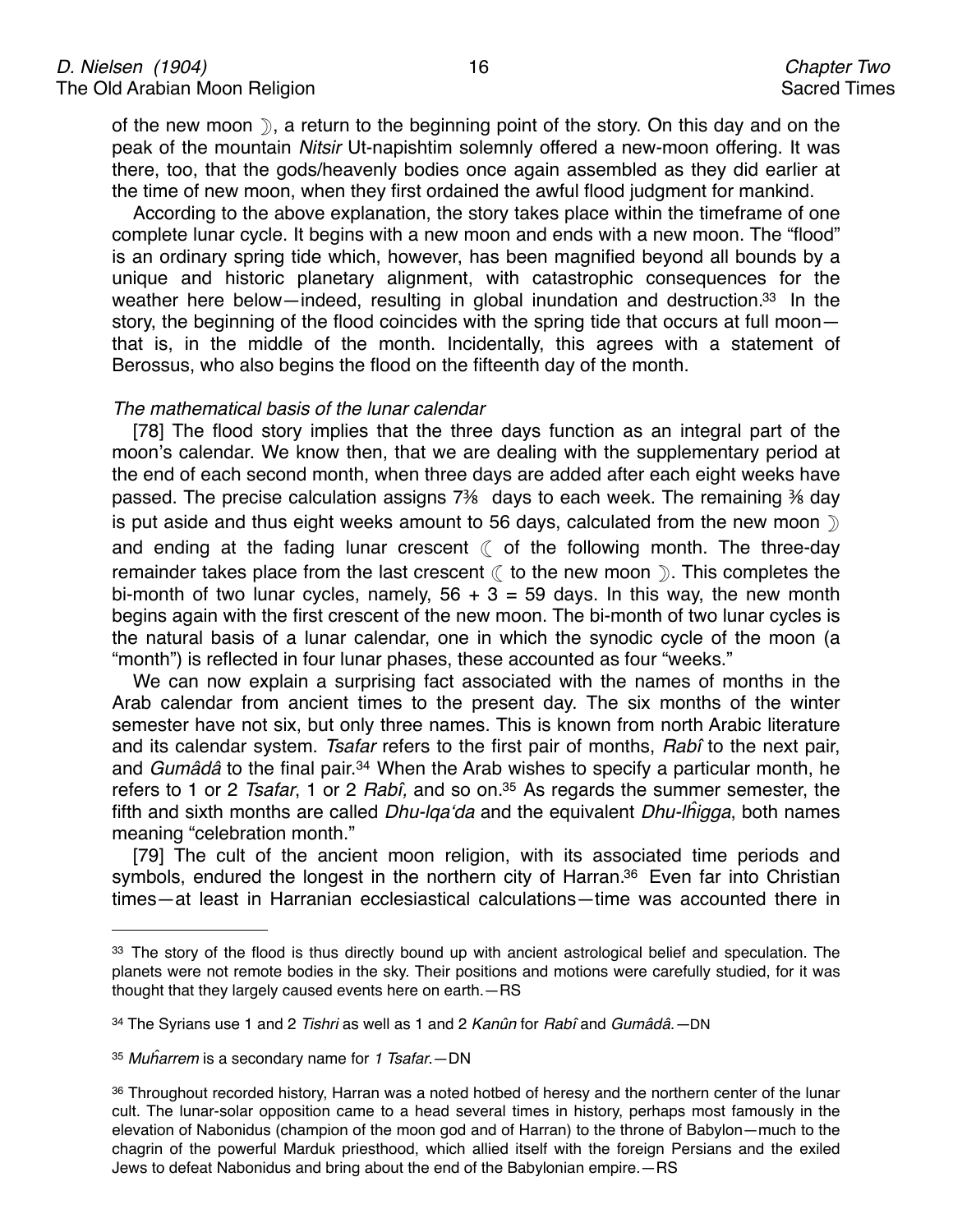terms of true lunar weeks and months. A revealing notice by En-Nedim reads: "There are four periods in the month, the new moon, the first quarter, day 17, and day 28." We must be dealing here with the the lunar month, the four phases ("periods") being weeks. Two of the phases are named. For the other two, En-Nedim gives a corresponding day. Since the last phase is noted as "day 28" (counted from the new moon), the phases must be reckoned as four periods of seven days each. These, we have seen, require the existence of a supplemental three-day period. However, the mention of "day 17" at first appears entirely incomprehensible. Nevertheless, it is a direct consequence of the three-day period, as we shall now see.

When three days are added to each bi-month, the result is that the eighth week has 10 days. The months, then, alternate in durations of 28 and 31 days[.37](#page-16-0) [80] Though, according to the natural order,<sup>38</sup> the three days occur around the time of the new moon, two possible ways of inserting them into the calendar exist: one can add the three days either to the old month or to the new. Which of these was used cannot be proven in every case. Perhaps both possibilities were variously employed in different regions and eras.

According to the first possibility, the closing days of the week ("sabbath") fall on days 7, 14, 21, and 28 of the month, except that every eighth week has ten days. When the three added days are included, the number 31 appears.

According to the second possibility, one adds the supplemental three days to the beginning of the following month. The supplementary period, because it occurs at the beginning of the month, adds three days to all the dates in that month. Thus, the sabbaths are now 7+3, 14+3, 21+3, and 28+3. Thus, the first week of the new month has ten days, and the closing days of its weeks are days 10, 17, 24, and 31. Astronomically, the phases (or ʻstations') of the moon are in this case not calculated as usual from the first light of the new moon. Rather, they are calculated from the last light of the old moon, and the interim three nights/days of darkness between  $($  and  $)$  are included as part of the oncoming month. The resulting second month technically has 31 days. Yet, the texts may still describe 28 days,  $39$  [81] for they are usually interested in the lunar phases and ancillary data are often ignored.<sup>40</sup> Nevertheless, we know that either the previous or oncoming month must have 31 days, for 28 days are not a lunar cycle. Rather,  $28+31 = 59$  days make up two lunar cycles = one bi-month.

#### *The lunar calendars in Harran and in Islam*

In Harran the calendar was lunar, but the precise way the months were calculated there is difficult to determine, for the Arabic authors who have passed on this information give the times and durations after Islamic custom, or mix their descriptions

<span id="page-16-3"></span>40 That is, mention will only rarely be made to day 10, 17, etc., because the lunar phases are in weeks, and the lunar calendar thus naturally deals with the multiples of 7. What this means is that day 10, 17, etc. are in practice mentioned only when attention is being directed to the three-day supplement.—RS

<span id="page-16-0"></span><sup>37</sup> See n. 7 above.—RS

<span id="page-16-1"></span><sup>38</sup> That is, the three nights of lunar darkness.—RS

<span id="page-16-2"></span><sup>&</sup>lt;sup>39</sup> Thus, many of the ancient texts are not technically precise. They still refer to the longer month in the usual 28 day format, ignoring the 3-day supplementary period (see previous footnote). This is perhaps in order to avoid confusion, but also because the texts, festivals, and calendar are generally concerned with the 7-day lunar phases and rarely with the 3-day supplementary period of darkness.—RS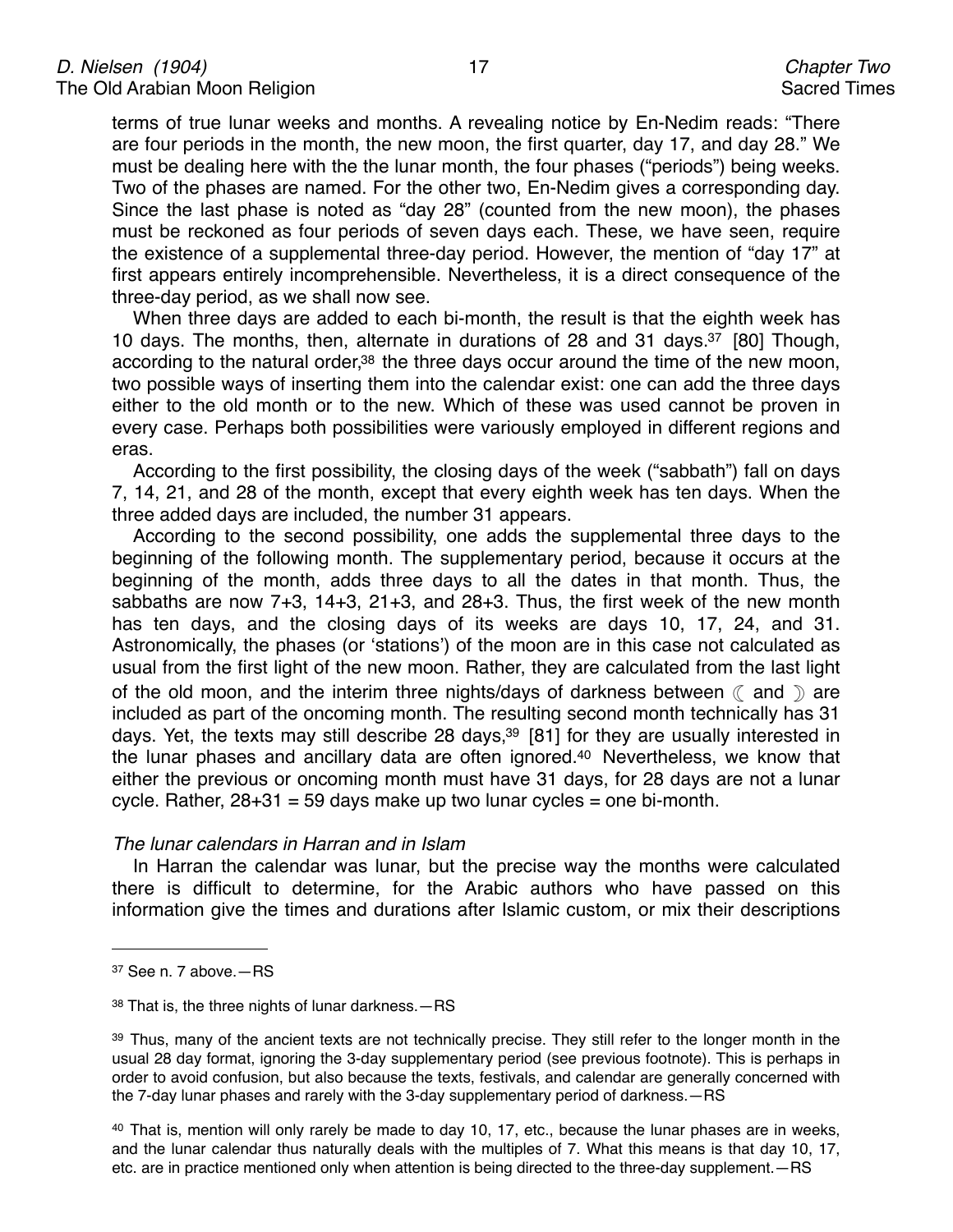therewith. Presently, the Muslim calendar has months alternating between 29 and 30 days, and in such a calendar true lunar weeks cannot be calculated. In this case, though lunar weeks have been abandoned, the bi-month of 59 days is still practical, consisting of 29+30 days rather than 28+31 days.

According to a passage from En-Nedim, a mixing of elements is also noted in the Harranian calendar. After the first quarter one awaits the full moon, which the author gives as "day 17." By this we surmise with security that he is describing the second month of the lunar bi-month, when the full moon falls on day 17 and closes the second lunar phase. The number is resolved into 14+3 and 10+7. It encompasses a seven day week, a supplemental three day period, and also a ten day week ([7+3]+7). During the month when the full moon falls on day 17, the first quarter must fall on day 10 and the new moon on day 3. [82] The last crescent of the old moon is the new month's beginning.

The Fihrist (Bk. 9.5 §1,12) mentions a thirty day fast which begins on the 8th of the month *Adhâr* and continues until evening on the 6th of the following month. This shows that *Adhâr,* the twelfth month of the year, had 31 days. Theoretically, only the second of each bi-month had 31 days, with its weeks ending on days 10, 17, 24, and 31. If the twelfth month has 31 days, then the same must be the case with the tenth month, *2 Kânûn*. In fact, in §10 of the same book we read that on the 24th day (21+3) of *2 Kânûn*  a moon festival took place[.41](#page-17-0)

Among Arabs of the present day, the great annual pilgrim celebration to Mecca—in which every upstanding Muslim must participate at least once in his life—takes place in the twelfth Arab month and focusses on day 10 *Dhu-l*ĥ*igga*, that is, day 10 of the second month in a bi-month. This festival has been taken over from the ancient pagans, where it was an old moon festival whose ceremonies were patterned after what had taken place in the skies.[42](#page-17-1) [82] The actual festival, the so-called *Hajj* of ʻ*Arafa*, begins in the evening on day 9. The pilgrim stays awake during the ensuing night which is celebrated with various rites. On the following day 10, the biggest holiday of the year takes place, also celebrated by Muslims everywhere who are not participating in the *Hajj*. Not only is day 10 specially distinguished as a holy-day—the entire first ten days 1–10 of the month are celebrated and constitute an especially holy period. These are the "ten nights" (cf. Sura 89:1) in which certain things are forbidden.

While Muslim scholars aver that this holy 10-day period was taken over from paganism, and while it undoubtedly reflects an old lunar celebration, we must admit that the ancient pagan significance of these ten holy days and nights is lost to us. The present festival, as is common with religious observances, no longer retains its original significance. A celebration of ten days duration has meaning in the lunar (though not solar) calendar—namely, at the beginning of the second month of the bi-month, the month which begins with the light's disappearance at the end of the previous lunar cycle. In this case, the new moon occurs on day 3 and the end of the first week on day 10. A celebration on that day corresponds to the first quarter  $\mathbb O$ . This was lost when

calendars began to calculate all months from the new moon. The 10-day week was

<span id="page-17-0"></span><sup>41</sup> We may suppose that moon celebrations also took place on days 10, 17, and 31 of the twelfth month. —RS

<span id="page-17-1"></span><sup>42</sup> Hugo Winckler, *Mitteilungen der Vorderasiatischen Gesellschaft*, 1901:4–5; and by the same author, *Arabisch-Semitisch-Orientalisch,* Berlin, 1901:96–101.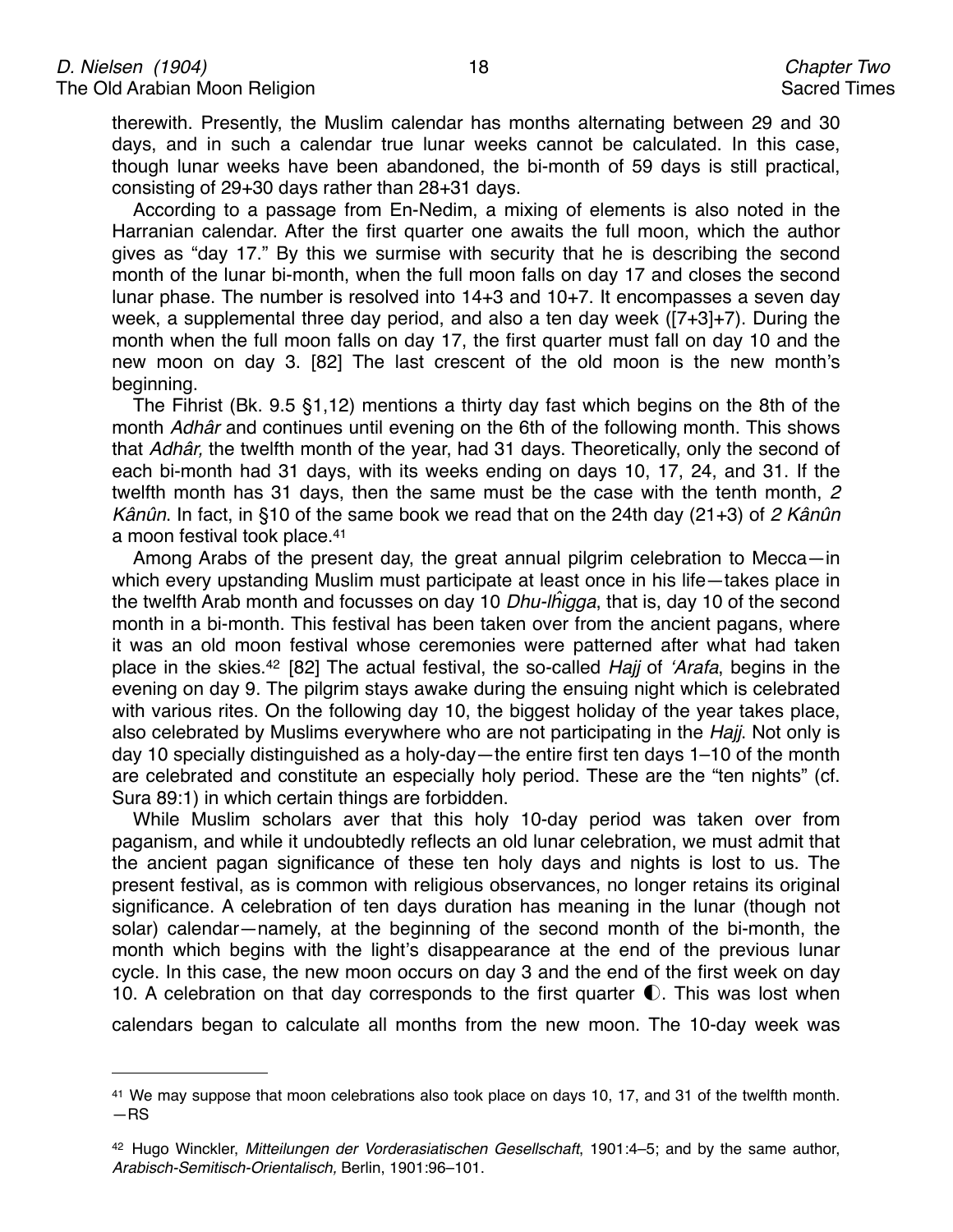uprooted from it original starting point and became a mere number, one reflecting a time period which no longer corresponded to any phase of the moon.

The Koran reads: "It is he who has ordained the sun to shine by day, and the moon for a light by night; who has appointed her [i.e. the moon's] stations, that you might know the number of years and the computation of time. God has not created this, but with truth. [84] He explains his signs to people who understand" (Sura 10.5, Sale's translation). So, the lunar stations *manâzil* (Bab. *manzaltu*), as reflected in the phases of the moon, serve to calculate the passage of time, implied in the foregoing discussion. They are the "signs" *âjât* (Bab. *adannu*)—that is, the signs marking time—which enable man to have any chronology at all. "The sun goes to his resting place." "And the moon, we have appointed certain stations for it, until it resembles the old cluster of a palm tree" (Sura 36:38–39)[.43](#page-18-0) Here, the sun's station is described as "resting place," *mustaqarrun*. The moon's stations are *manâzil*, identified with its phases.

#### *The Babylonians borrowed from Arabia*

It is easy to see the advantages offered by a calendar with days, weeks, and months based on nature, on that which is directly observable in the sky. This applies particularly to a wandering people such as the bedouins of Arabia, accustomed to extended travel by night. The lunar calendar offers practicality, in that the weeks and months are neatly synchronized[.44](#page-18-1) The first day of the month is also the first day of the first week in the month. The last day of the month is the last day of the last week. The lunar calendar also hearkens back to the origins of the week, which is a division of the month in a repeating and predictable cycle.

Four weeks, one month—these concepts can be applied to any time in the calendar. The same, admittedly, can be said for the Babylonian calendar with its five-day weeks. But the great difference lies in the fact that the Arabian lunar month, with its seven-day week, reflects the *natural* periods of lunar phase (week) and lunar cycle (month). Where there is no artificial month, there is no need of an artificial calendar. [85] Anyone can immediately see, by looking at the moon's phases, what day and what week of the month it is. This is why the lunar stations (phases) are indicators or signs to man, signs which interpret the time—even as in the modern clock the hour hand moves through a complete circle twice a day, and the time is immediately read from its position. So also, in one month the moon completes one cycle through the heavens, originating (as it were) in the sun. Its location visibly changes daily, and so it communicates the day and the week. Its appearance also changes from day to day through 28 mini-phases, ʻsigns' which convey the day of the month even as the numbers of a modern clock convey the hour.

Dr. Glaser informs me that, for practical purposes, the South Arabians of the present day also reckon the days of the month according to the phases of the moon. They name the latter with corresponding time referents. For example, ʻfirst' and ʻlast' quarter are the names for days 7 and 21 respectively. Thus, we surmise that in modern as in ancient

<span id="page-18-0"></span><sup>43</sup> This Koranic verse is quaint to modern readers. Among its curiosities we highlight the comparison of the moon to the datepalm—more precisely, to the palm's cluster of fruit. Though the meaning of this comparison is obscure, the palm tree figures importantly in ancient representations of the tree of life, the *axis mundi*, and the acquisition of the "beyond"—that is, of gnosis.—RS

<span id="page-18-1"></span><sup>44</sup> This is not the case with the solar calendar, in which the month can begin in the middle of a week.—RS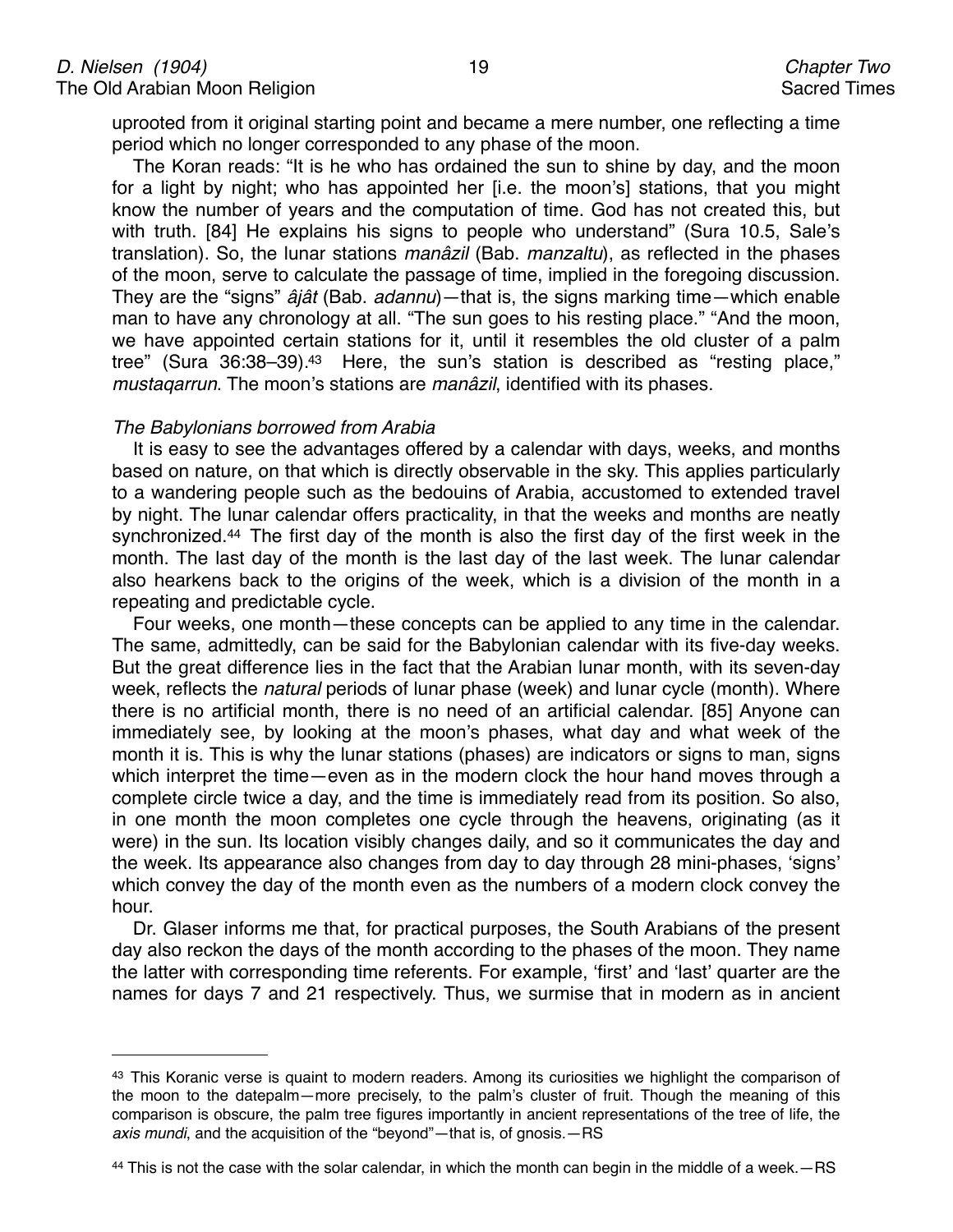times the phases of the moon guide the Arabian in matters of time, even though the official reckoning of the modern state is different.

The seven-day lunar week also plays a special role in the astronomical division of the firmament, which among the Arabs is in 28 parts rather than the 12 of the Babylonians. This surely owes to the lunar division of the month into four weeks of seven days. Interestingly, in primeval India and China we also find this astronomical division into 28 "houses." In China one encounters seven "early-year" houses, seven "summer" houses, and so on.

[86] In one South Arabian inscriptio[n45](#page-19-0) we find the word *m*š*hrm*, vocalized *mu*š*ahhirm*. Embedded in the word is š*ahar,* the South Arabian name for both "moon" and "month." Winckler translates *mu*š*ahhirm* as "maker of the month," a divine agency which ensures order in the very irregular wanderings of the moon. *Mu*š*ahhirm* is a sort of astronomical and calendrical overseer who makes the necessary adjustments to the monthly and yearly calendar.

In another inscription[,46](#page-19-1) the word ĥ*agg* shines additional light on ancient South Arabian religious festivals. The phrase "on the third day of the ĥ*agg*" (ll. 3–4) could refer to the three day celebration at new moon. If that is true, the South Arabian ĥ*agg* was identical with the Babylonian *udna* or *bubbulum* and was originally an astronomical term, even as *bubbulum* refers to the lunar conjunction at new moon. [87] In later Arabic ĥ*agg* is the general word for any religious celebration, while *hilâl* denotes any celebration (both religious and secular)—but most especially the one applied to the festivities and solemnities at new moon. The meanings of both ĥ*agg* and *hilâl* could have become more general in the course of time. As regards the festivities at new moon, both were eventually used interchangeably.

Regarding the word š*abat* in cuneiform, we saw above that this was a terminus technicus for the lunar "station." The form š*abattu* seems at first glance to be foreign genuine Babylonian would be š*abtu* (from *wa*š*ab*, "sit, rest"). [88] The presumed astronomical meaning of the word is š*ubtu*, undoubtedly the correct nominal form in Babylonian. Therefore, š*abat* must be considered a foreign word in Mesopotamia. We have already seen that its associated rites were of Arabian origin. All signs, then, point to the probability that š*abat* was an astronomical/chronological term imported into Mesopotamia from Arabia. Its derivation would be from *thabat* < *wathaba* "sit," for Arabian "th" yields "š " in Babylonian. We end this etymological discussion with the daring conclusion that both ĥ*agg* and š*abat* were originally Arabian words referring to a lunar festival.

#### *The trinity, sacred numbers, and the stars*

A sacred moon means that the lunar phases are sacred; sacred lunar phases mean that the lunar periods are sacred; and sacred lunar periods mean that certain numbers are sacred. Heavenly light is the manifestation of god, and in the different phases of the moon god reveals himself in different forms, manifesting sacred time—"now"—in his ever-changing form. Every new day (night) he offers a new form, a new reality. The calculation of time here on earth is modeled after changes in the heavens. The ʻrestingplaces' of god (the ʻstations' and conjunctions) are models for the resting of man on

<span id="page-19-0"></span><sup>45</sup> D. Chwolsohn & J. Euting, *Corpus Inscriptionum Hebraicarum*, St. Petersburg: Schmitzdorff, 1882. 83: no. Os. 14.

<span id="page-19-1"></span><sup>46</sup> Vienna Museum Gl. 1054 no. 7.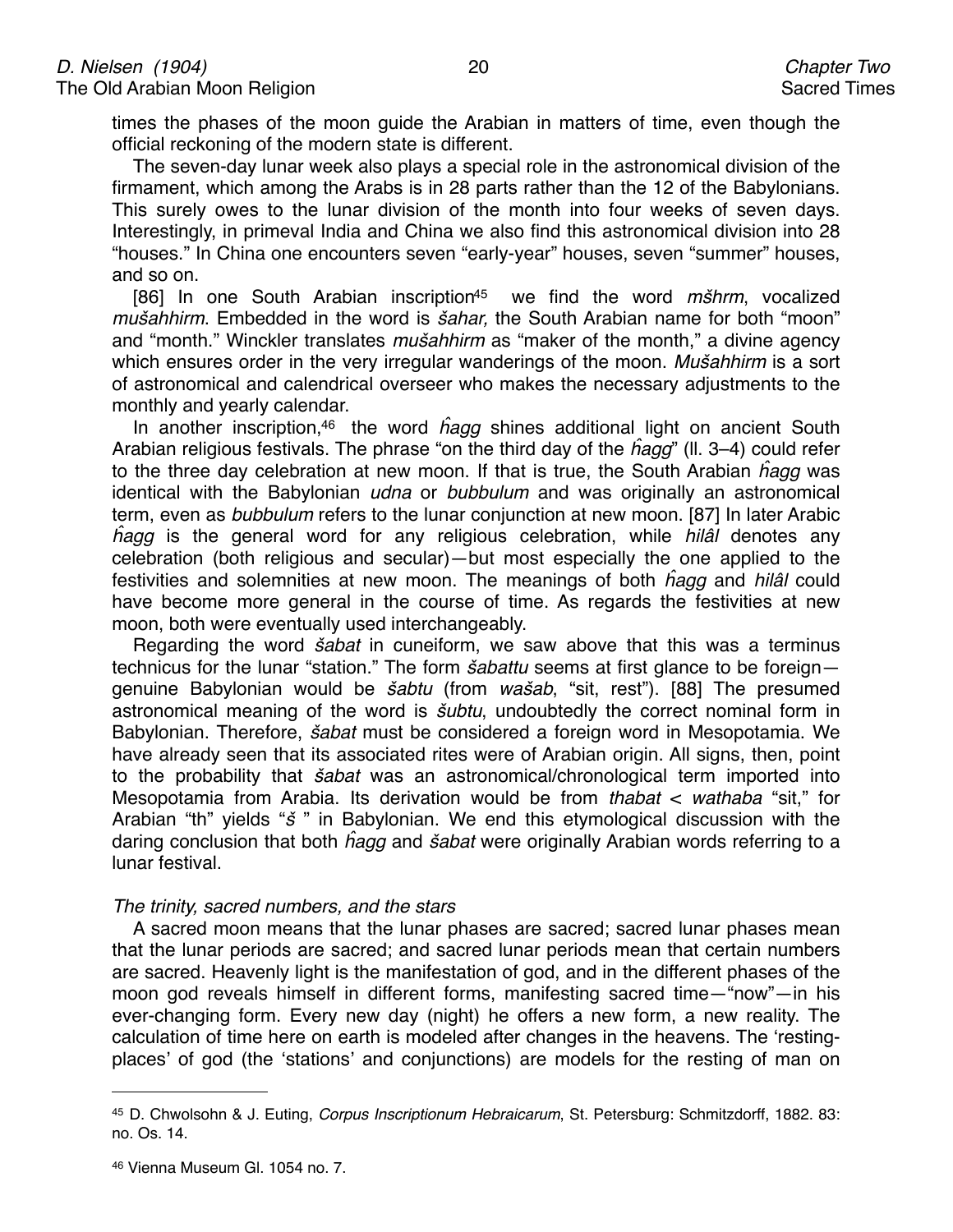earth. [89] Those stations can be calculated, and therefore the sacred times of the heavens become sacred numbers, while those numbers become sacred to man.

3, 7, and 10 (3+7) are sacred numbers associated with the week. The moon requires seven days to make its journey from station to station. It disappears from the sky for three days, hence 7 and 3 are divine or sacred numbers. Other reasons also reveal to man the sacrality of these numbers. The sun and moon, together with the five planets known to the ancients, make up seven heavenly bodies. They are distinguished from the fixed stars that never appear to move in that they have unique motions and paths. The Babylonians thought of the seven heavenly bodies as special deities. It is little wonder that the seven days of the week have been named after these deities, a custom which still survives in the West and harkens back to the most ancient times.

Of the seven heavenly bodies, three were particularly venerated. The sun, moon, and Venus made up the threefold divine symbol—the trinity—among both the Arabians and the Babylonians. Hence, the number three is the special number of the divine. For three days each month—during the three days of conjunction—the sun and moon appear to stay together. This reinforces the sacrality of the number 3.

In almost all theological systems of the western Semites and Babylonians, the highest godhead is associated with the number three. The learned priesthood of Babylon venerated the seven heavenly bodies that had motion, but above them it placed a divine trinity, with the highest god at the center. [90] Anu, Bel, and Ea represented the firmament, the air, and the earth. In other words, all that was visible to the eye was associated with the divine and divided, as it were, into three. Three pantheistic gods, and seven planetary gods comprised ten Babylonian divinities.

About 2,000 BCE, the constellation Taurus (the divine ox) was located in the ecliptic at the beginning of spring. The year began when either the sun or the new moon entered this constellation. Here one also finds the Pleiades—the seven stars—next to the triangle of Taurus. Not far away in the night sky are the ten stars of Orion, of which the three stars in its ʻbelt' are especially bright. One sees what one looks for, and ancient man saw the sacred numbers 3 and 10 as recurring, brilliant, and permanent fixtures in the heavens, numbers which he in turn used to divide the months throughout the year. In the zodiac—god's sacred path—Sagittarius is made up of seven stars, Scorpio likewise, Libra with three, Virgo and Leo with seven. The Great and Little Bear at the celestial north pole both have seven stars, and so forth. When these numbers are associated with the lunar stations and with the conjunction of the moon, the sacredness of the numbers 3, 7, and 10 receives redoubled confirmation in astral theology.

Not only were 3 and 7 sacred numbers associated with lunar chronology. The sun's course through the year was divided into four seasons, and the month into four weeks. The moon god makes his journey twelve times annually. So, the numbers 4 and 12 also had a certain degree of sacrality with respect to the moon. The Minaeans of southern Arabia had four principal divinities, the Assyrians twelve.

[91] As we shall see, the astronomical numbers first manifested themselves in the disposition of shrines and the organization of cultic rites, then in theology, and finally in all aspects of life. Astronomical compass points were essential in laying the foundations of temples and in the orientation of rituals. So were sacred numbers. Such numbers brought luck in daily life, and one took care that they appeared whenever possible. They were used as ʻround' numbers, as we witness in calculations where those numbers are used at the expense of precision.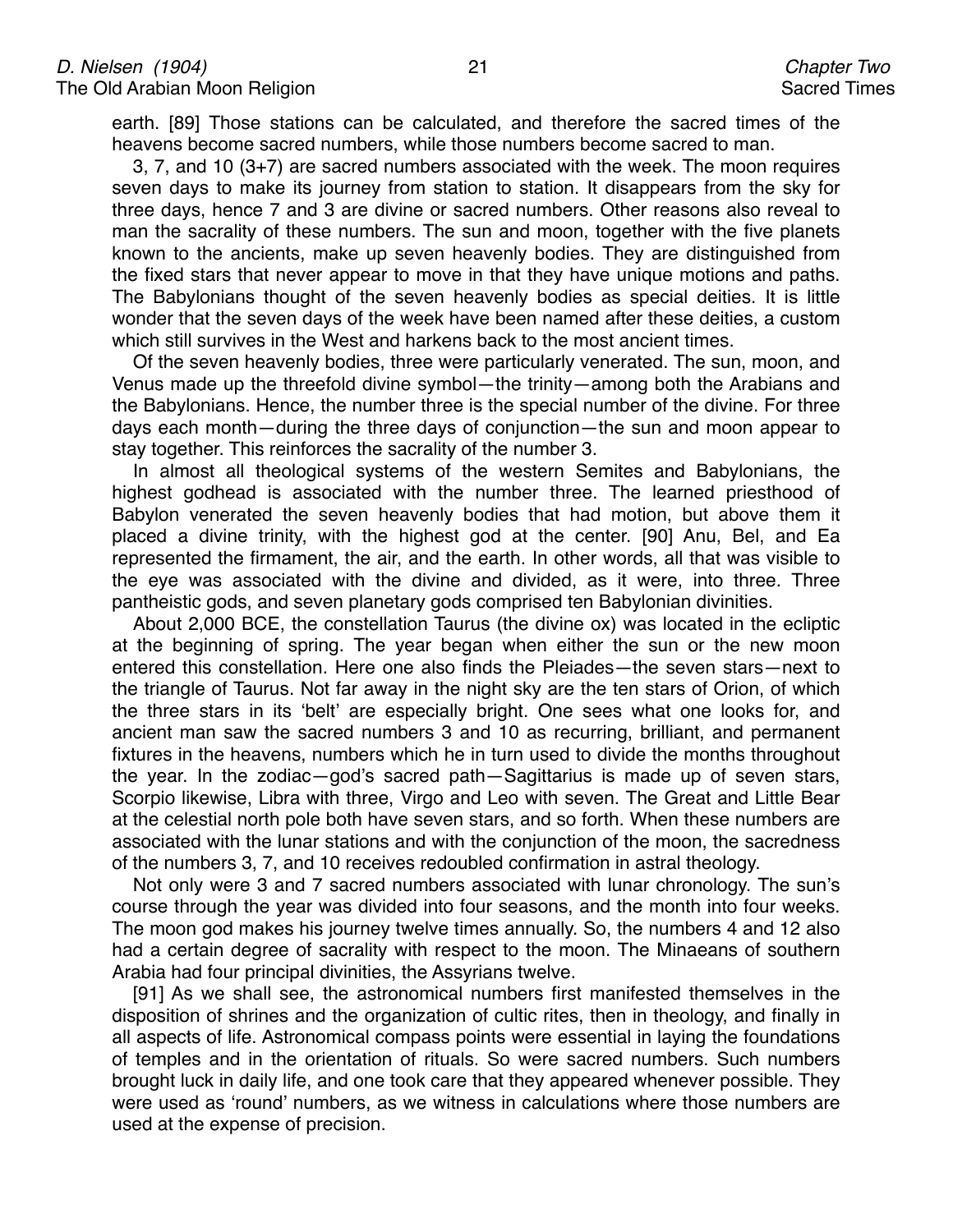Because we know that the sacred numbers followed the calendar and affected the cult as well as life in general, it is possible to reconstruct certain primary features even when a calendar has not survived—as is the case with South Arabia. Unfortunately, the inscriptions which have survived depart little from stereotypical dedications. Larger internally-consistent narratives are rare, as are inscriptions with historical information. Numbers often occur in clay fragments with gaps, preventing definite conclusions. Nevertheless, we can at least say with confidence that the numbers 3, 7, and 10 often served cultic functions and were used with above average frequency.

#### *The two principal festivals*

We know that the pre-Islamic Arabs, and also the Babylonians, had a solar year in which it was necessary to intercalate some days at the end of twelve lunar months. In this way, the annual and monthly feasts were harmonized with the seasons. The two principal seasons that witnessed major festivals were spring and autumn. The spring festival was the celebration of new life after the birthing of the cattle. The autumn festival was the celebration of plenty after the harvest. With almost all ancient Semitic peoples, the year was divided into these two semesters, and the principal annual festival was in the one or the other.

On Arabian soil the nomadic element predominated, and it appears that the primary annual celebration was in the spring. The first month *Ragab* is "the holy month," *al*š*ahar al-*ĥ*aram*:

The feuds are suspended, one can leave his own territory and travel everywhere in security... The sacred period began with the new moon.<sup>47</sup>

[93] The second annual festival period corresponded with the harvest in autumn. It took place in the first month of the winter semester, *Tsafar 1* (not *Dhu-l*ĥ*igga*), and was called "the sanctified," *mu*ĥ*arram*: [48](#page-21-1)

*Tsafar* received its name from the markets in Yemen, called *al Tsfariya*. The Arabs brought to them all their grain, and who stayed behind starved. [Mas'ûdi 3.417]

Wellhausen correctly observes: "Markets accompany feasts and places of celebration. If *Tsafar* was the month of markets, it was likewise the month of feasts" (*Reste* p. 99).

After the coming of Islam, the spring *Ragab* festival was suppressed on account of its heathen origins. The autumn festival, on the other hand, was canonized, and today it still draws muslims from throughout the Arab world to Mecca. The presumption is strong that originally it was customary to bring an offering to either festival—a newborn animal in the spring, a portion of the harvest in the fall. Indeed, according to Mas'ûdi the Arabs brought grain with them to the harvest festival. Yemenite inscriptions very often have the stereotypical expression: ʻ*a*šš*ara wa farra*'*a*, "[he gave] one tenth and firstborn." [94]

<span id="page-21-0"></span><sup>47</sup> J. Wellhausen, *Reste arabischen Heidentums*. Berlin: G. Reimer, 1897, p. 98.

<span id="page-21-1"></span><sup>48</sup> The *Ragab* new year festival generally took place in April, the *Tsafar mu*ĥ*arram* in October. Both months and their celebrations would have been aligned with the equinoxes, that is, March 21 and Sept. 21.—DN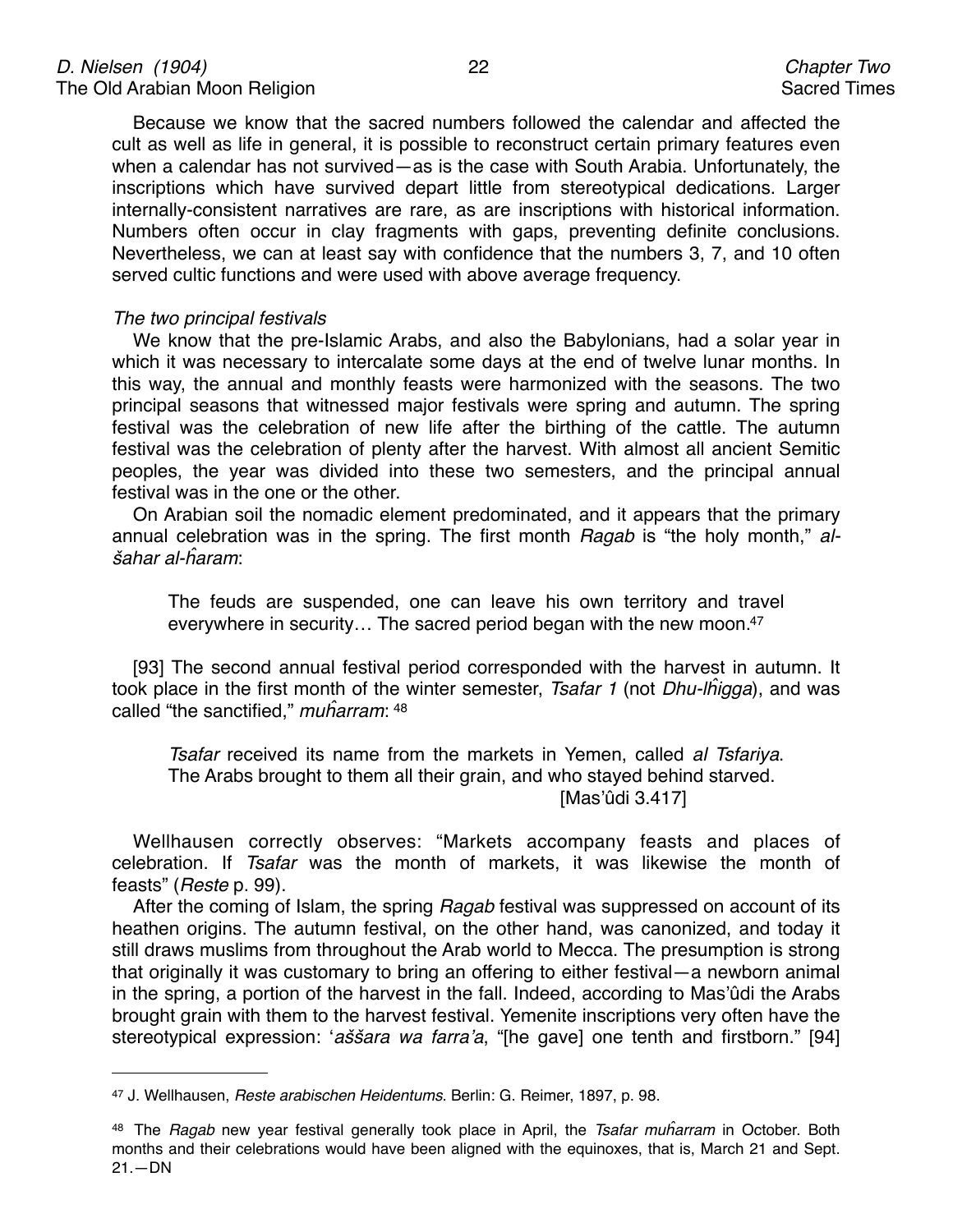The "firstborn" certainly refers to the offering of newborn animals and hence to the spring festival. The "tenth" no doubt to the autumn festival. This is verified in an inscription reported by Glaser, now in the British Museum, which explains the "tenth" by the harvest. One can conclude, then, that these offerings marked the two principal festivals of the year. The "tenth" can be interpreted as 1/10 of the harvest, or as the offering anciently brought on the 10th day of the month to the temple. In the latter case the "tenth" would betray a cultic holdover from the ancient Arabian moon religion, a sacred number deeply embedded in later times. These primary festivals took place in specified months and were hence bound to the sacred lunar phases[.49](#page-22-0) As annual celebrations they were also bound to the sacred solar seasons.

The Babylonians inserted extra days in the year from time to time in order to accommodate the sun's annual cycle to nature. They needed to do this because the Babylonians used 5-day weeks, and hence their month was of thirty days. [95] Twelve such months amounted to 360 days—five days short of the annual solar cycle. Thus, every six years the Babylonians added an entire month consisting of thirty days (6 x 5). Thus they brought their artificial calendar back into synchronization with nature. How this calendar affected the timing of the festivals we do not know.

Those who adopted a lunar calendar had a similar problem. After twelve lunar months (or six bi-months) there are eleven days left over in the solar year[.50](#page-22-1) One can be fairly certain that the ancient Arabs approached this problem in a similar way to the Babylonians, namely, by adding a month at intervals. The Arabs must have added a month of 33 days (3 x 11) every three years. This extra-long month is more than one lunar cycle, and produces secondary difficulties. To bring the scheme into alignment with the moon's phases, one must abandon a regular 3-yearly addition and make the adjustment more frequently and somewhat irregularly. In one known system, an extra month of 33 days was added in years 3, 5, 8, 11, 13, 16, and 19[.51](#page-22-2)

There is evidence that whenever a thirteenth month was added, it was a month of fasting and solemnity, even as exists today among the Arabs. Islamic writers note that the Harrarians fasted "a full month." They ended the fast at the time of the new moon, and also at the time of the entry of the sun in the constellation of Aries[.52](#page-22-3) At about the turn of the era, the entrance of the sun into the constellation of Aries marked the vernal equinox and the beginning of the year. So, the fast occurred at the conclusion of the old year and ended with the beginning of the new. This fast can only refer to the added thirteenth month, for it begins with a new moon and ends with a true new year.

The additional month is a manifestation of the incongruity, evidenced by nature, between lunar and solar chronologies. If it was solemnized with a fast—as was the three-day addition to the first week every two months—then this added month was also a time of sadness and reflection. According to Hommel, the raven symbolized the added month. The raven is the old "enemy," the evil deity. The thirteenth month was an unhappy time and, hence, the number 13 became an unlucky number.

<span id="page-22-0"></span><sup>49</sup> The spring festival began with the new moon ). The ten sacred days of the autumn festival began certainly with the old moon  $\mathbb C$  and continued through the three nights of darkness and the first week, ending at the first quarter  $\bigcirc$ . - DN

<span id="page-22-1"></span> $50$  The lunar cycle lasts 29.53 days. 12 x 29.53 = 354.36 days, almost 11 days short of the year. - RS

<span id="page-22-2"></span><sup>51</sup> Nielsen discusses further mathematical complications which are omitted here.—RS

<span id="page-22-3"></span><sup>52</sup> Chwolsohn II:75.